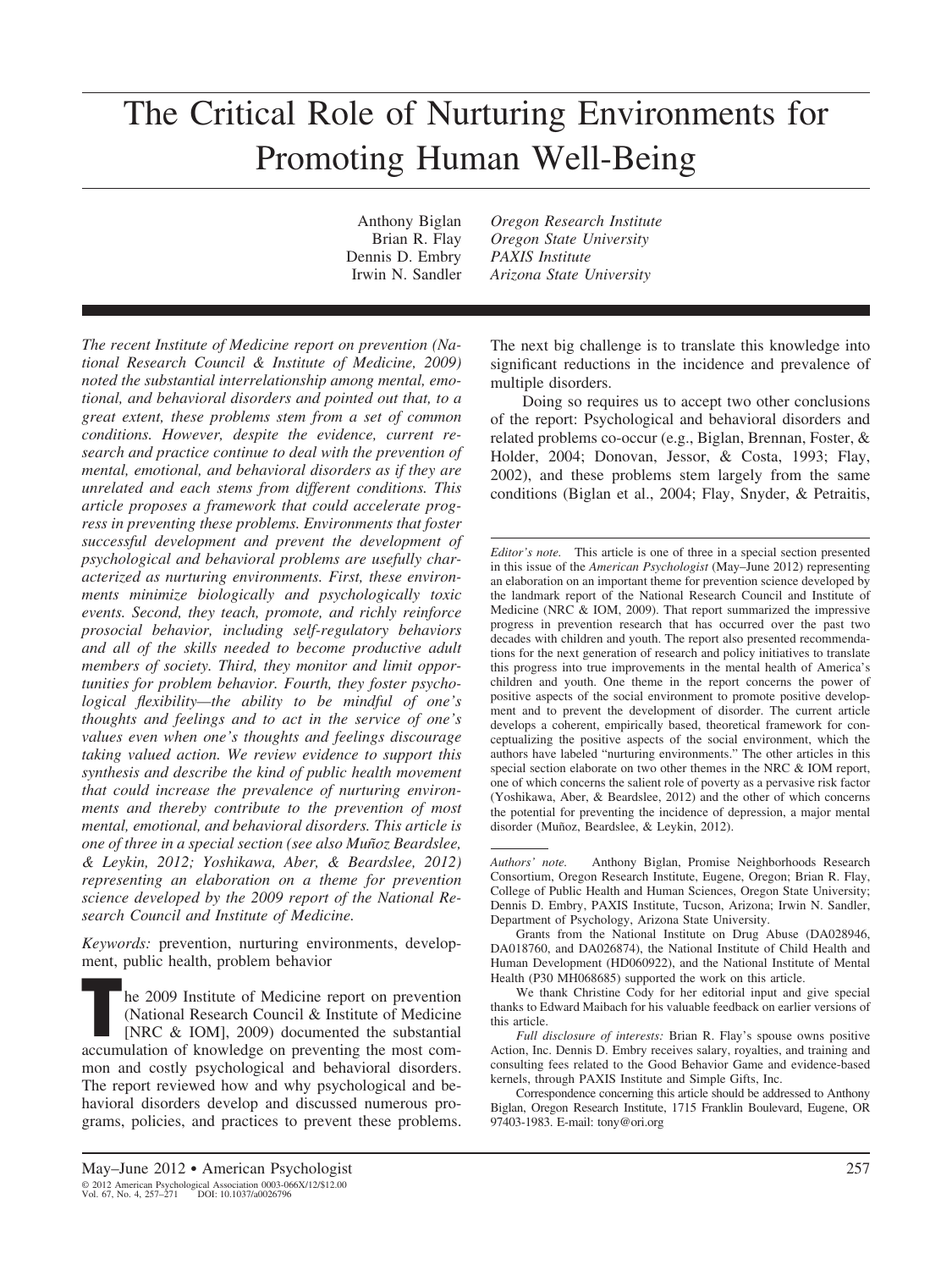

#### **Anthony Biglan**

2009; Petraitis, Flay, & Miller, 1995). The natural next step is to put more research and public health effort into modifying these common environmental conditions to prevent the full range of costly problems (Biglan et al., 2004; Biglan, Mrazek, Carnine, & Flay, 2003; Flay, 2002).

Yet despite the evidence, a disciplinary archipelago impedes progress and obscures the common origins of problems and the potential of comprehensive prevention. Public health practice is similarly fragmented. From federal to local levels, separate agencies deal with mental illness, drug abuse, and crime as if the three had nothing in common. Thus progress proceeds glacially. A new way of thinking would accelerate progress in preventing multiple and costly problems from continuing to plague society.

## **An Integrative Framework: Nurturing Environments**

This article builds on the 2009 Institute of Medicine report (NRC & IOM, 2009) by proposing an integrative framework to effectively organize both research and practical action. Biological, behavioral, etiological, and intervention evidence converges on a fairly simple and straightforward principle: *If we want to prevent multiple problems and increase the prevalence of young people who develop successfully, we must increase the prevalence of nurturing environments.*

This principle will encourage research that pinpoints the key features of environments that nurture successful development. As these features become clear, we must translate existing knowledge into significant improvements in human well-being across the life span, through public health campaigns, public policies, and targeted programs to promote nurturing environments (Biglan et al., 2003). In what follows, we describe the key features of nurturing environments, summarize the evidence about how each feature influences development, and describe the kind of public health movement needed to increase the prevalence of nurturing environments.

Clear and conservative criteria are vital in helping to pinpoint the features of nurturing environments. It would be wasteful, perhaps harmful, if we targeted conditions that had no effect on development. For example, observational studies might indicate the need for a diet change, but subsequent experimental studies might show that the change had no effect or was unsafe. We have thus adopted the following criteria for identifying nurturing conditions:

- 1. Epidemiological evidence should show that the factor has a significant association with one or more aspects of healthy or pathological development. Factors with the largest population-attributable risk should receive the greatest weight.
- 2. Optimally there should be evidence about the physiological and psychological pathways through which the factor affects development because (a) it strengthens confidence in the importance of the risk or protective factor and (b) it may be helpful in communicating the importance of the factor to the public.
- 3. There should be experimental evidence showing that altering the factor through intervention contributes to the prevention or amelioration of psychological, behavioral, or health problems. Factors whose modification contributes to long-term effects to prevent multiple problems and to promote multiple aspects of positive development (without accompanying iatrogenic effects) should have greater weight.

Evidence from mediational studies is also important for pinpointing malleable factors that affect development (Sandler, Schoenfelder, Wolchik, & MacKinnon, 2011). Real-world interventions are often complex, making it difficult to discern if an effect was due to changing a specific risk or to a protective factor. For example, a parenting intervention that increases parents' use of rewards and their monitoring might prevent substance use. However, mediational analyses allow us to examine whether an intervention changed a hypothesized mediating factor, which in turn influenced an outcome (MacKinnon, 2008). This evidence is particularly powerful when (a) it is found in a true randomized intervention and (b) the effects are prospectively longitudinal and optimally account for long-term outcomes (MacKinnon, 2008). Demonstrating such mediation effects, particularly when informed by developmental theory, provides convincing evidence of the construct validity of the nurturing environment.

This analysis meshes with integrative theories such as the theory of triadic influence (Flay et al., 2009). According to the theory of triadic influence, behavior can be analyzed in terms of distal intrapersonal, social, and cultural contexts and in terms of proximal cognitive and affective factors in the intrapersonal (self-efficacy), social (normative beliefs), and environmental (attitudes toward the behavior) do-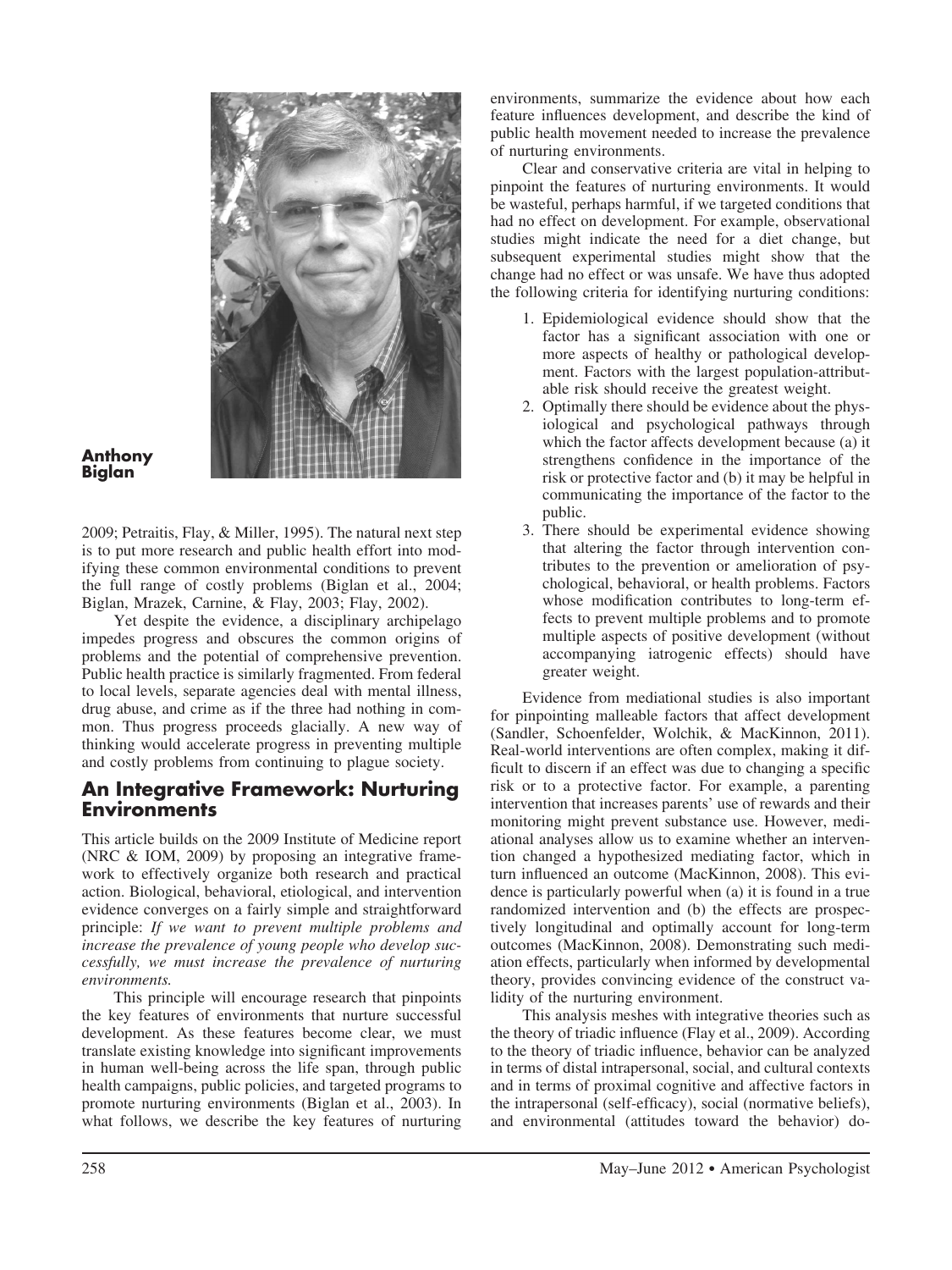

**Brian R. Flay**

mains. These domains influence behavioral decisions/intentions, which, in turn, predict behavior. Thus, the theory of triadic influence integrates ecological and affective/cognitive models. The theoretical perspective we are articulating elaborates the key biological, social, and cultural characteristics of the environment that affect development of cognitions and behaviors.

# **Minimize Toxic Conditions**

Biologically and socially toxic conditions interfere with successful development. They influence development of the affective/cognitive factors that mediate behavior (Flay et al., 2009) and can undermine the development of social bonds with others and counter the development of prosocial norms and skills (Flay et al., 2009).

## **Aversive Social Conditions**

**Etiological evidence.** Aversive events cause physiological stress and motivate people to avoid them. They threaten the satisfaction of basic human needs, for example, the needs for safety and biological integrity, positive self-evaluation, control over one's environment, and a sense of social ties in which there is a bond of mutual value, caring, and concern (Sandler, 2001). Abuse— emotional, physical, or sexual—is a major risk factor for development of internalizing and externalizing problems in youth (e.g., Trickett & Bride-Chang, 1995). Less severe forms of aversiveness, such as criticism, teasing, insults, and exposure to parental conflict (Davies, Sturge-Apple, Ciccheti, & Cummings, 2007; Wolchik et al., 2009), are also harmful. Patterson and colleagues (e.g., Dishion, Patterson, & Kavanagh, 1992; Forgatch, Beldavs, Patterson, & DeGarmo, 2008; Patterson, Reid, & Dishion, 1992) have documented how aversive interactions (which they call

coercive interactions) among family members shape angry, hostile, and combative behavior in young children. Subsequent research has found that aversive interactions also contribute to marital discord (Weiss & Perry, 2002) and depression (Biglan, Hops, & Sherman, 1988), both of which can affect child development (Rutter, 1985, 1997; Rutter & Sandberg, 1992).

Aversive social conditions are also physiologically harmful. Threats to social status are among the most powerful stressors (Dickerson & Kemeny, 2004): They perturb the hypothalamic-pituitary-adrenal axis and promote inflammatory processes that contribute to cardiovascular disease and a propensity toward depression and aggression (Kemeny, 2009). Davies et al. (2007) found that kindergarteners' chronic exposure to parental conflict led to reduced cortisol reactivity, which then predicted developing eternalizing behavior two years later. Choi, Jeong, Rohan, Polcari, and Teicher (2009) found that parental verbal abuse, even absent other forms of abuse, affected brain white matter tract integrity. Affected areas of the brain deal with verbal IQ, depression, and anxiety. Similarly, schools with high levels of victimization and frequent punishment have higher rates of aggressive social behavior; the aversive ways people treat each other in these settings is a major reason for the high levels of aggression (Mayer, 1995).

**Experimental evidence.** Reducing aversive conditions such as harsh and inconsistent discipline and parental rejection is a core component of virtually every experimentally evaluated parenting intervention (Biglan & Taylor, 2000a; Sandler et al., 2011). We found no studies that isolated the unique contribution of reducing such aversive parenting. However, Patterson, Forgatch, and De-Garmo (2010) reported several mediational analyses indicating the benefits of reducing coercive parenting. Using nine years of data from a parenting intervention with divorcing mothers, they examined the intervention's impact on a construct involving coercive parenting and its relationship to changes in other family processes, the child's behavior, and other family outcomes. The coercive parenting construct consisted of direct observation measures of parents' explosive discipline and nattering (nagging) and observer ratings of coercive discipline (e.g., "overtly strict, authoritarian"). Intervention-caused reductions in coercive discipline one year postintervention led to reductions in the growth in delinquency over the following nine years. Improvements in the mothers' standards of living were also mediated by reductions in coercive parenting, as were reductions in mothers' arrest rates.

Zhou, Sandler, Millsap, Wolchik, and Dawson-McClure (2008) analyzed the mediators of the impact of New Beginnings, an intervention for divorcing families, on child outcomes measured six years later. The program focused on improving postdivorce adjustment of all family members. Discipline was operationalized in terms of child and mother reports of the consistency and appropriateness of discipline, with limit setting and rule enforcement considered appropriate and punitiveness and coercion considered inappropriate. Effects of the program on adolescents' grade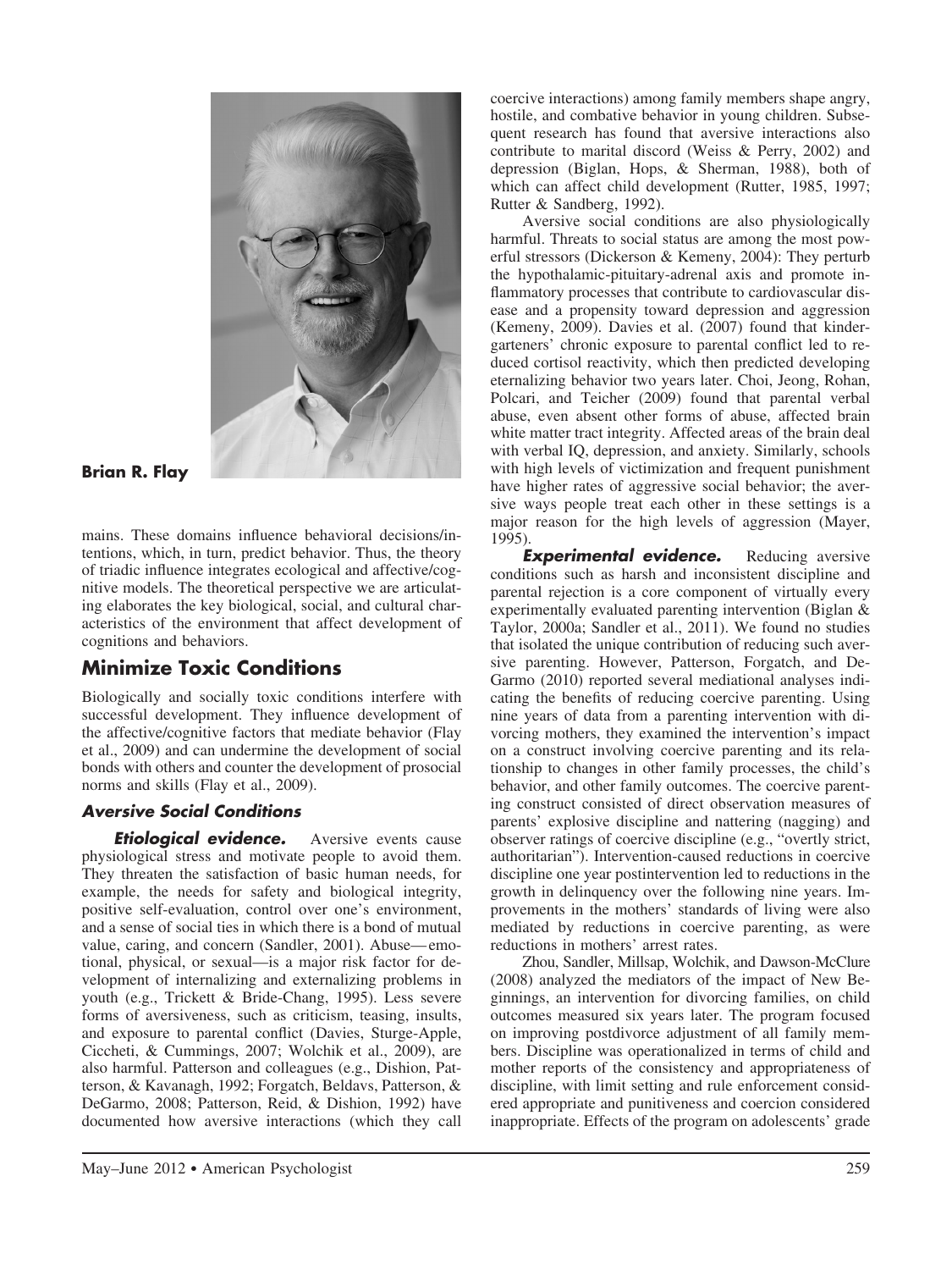

**Dennis D. Embry**

point averages were mediated by changes in discipline practices. The results provide some support for the value of reducing coercion, although the analysis did not separate effects of reduced coercion from limit setting.

There is also evidence that reducing aversive interactions and punitive practices in schools helps to prevent diverse problems and promote academic and prosocial behavior. Several tested interventions systematically helped schools replace punitive discipline with promotion and reinforcement of prosocial behavior (Beets et al., 2009; Durlak et al., 2007; Flannery et al., 2003; Horner et al., 2009; Snyder et al., 2010). However, we are unaware of studies focused only on reducing punitiveness, as doing so virtually requires increasing positive practices.

## **Biologically Toxic Conditions**

Observational and experimental studies show that diets high in omega-6 fatty acids and low in omega-3 fatty acids contribute to depression, aggression, and cardiovascular disease (Hibbeln, 1998, 2001; Hibbeln, Ferguson, & Blasbalg, 2006). Omega-3 deficiencies perturb neural development in ways that promote inflammatory processes underlying these problems (Hibbeln et al., 2007). The consumption of soy oil, which contains omega-6 fatty acids, increased in the American diet one thousandfold between 1909 and 2000 (Hibbeln, Nieminen, & Lands, 2004). One double-blind placebo-controlled trial of omega-3 supplementation during pregnancy and lactation found that taking the supplements significantly increased children's performance on a test of mental processing at age 4 (Helland, Smith, Saarem, Saugstad, & Drevon, 2003). Another study that included omega-3 supplementation with other micronutrients found that supplements significantly decreased discipline problems in an English prison (Gesch, Hammond, Hampson, Eves, & Crowder, 2002).

Abnormal levels of lead even below  $10 \mu g/dL$  predict academic and cognitive problems in children, including lower Verbal IQ, Wechsler Individual Achievement Test scores, reading and math scores, attention, and working memory, even when age, race, socioeconomic status, and mothers' IQ are statistically controlled (Surkan et al., 2007). Other studies show that lead exposure is associated with an increased lifetime burden of special education, attention deficit disorder, crime, and even homicide (Gould, 2009; Nevin, 2007; Stretesky & Lynch, 2004).

Some randomized trials have shown how to reduce lead exposure effects. Providing free prenatal supplementation of 1,200 mg of calcium reduces maternal lead blood levels (Ettinger et al., 2009), but supplementation given postnatally or during childhood may or may not reduce child lead blood levels (Bruening et al., 1999; Markowitz, Sinnett, & Rosen, 2004). Delayed umbilical cord clamping (i.e., waiting for the placenta to emerge and stop pulsing) reduces the burden of lead in the infant (Chaparro et al., 2007). Increased iron levels among infants and children, one side effect of delayed cord cutting, also reduces lead burden (Rico et al., 2006; Wolf, Jimenez, & Lozoff, 2003; Zimmermann, Muthayya, Moretti, Kurpad, & Hurrell, 2006). But chelation therapy well after chronic exposure does not advance the cognitive development of seriously lead-exposed children (Dietrich et al., 2004), which argues for earlier efforts to reduce exposure. Yet it remains unclear whether reducing lead exposure will prevent cognitive deficits, because no experimental evaluations of the effects of reducing exposure have been reported.

Alcohol use during pregnancy can result in fetal alcohol syndrome, which includes facial abnormalities, heart and kidney defects, mental retardation and learning disabilities, and aggressive behavior (Kavale & Karge, 1986). However, no experimental studies have shown that reducing fetal alcohol exposure will prevent these problems.

## **Poverty**

Poverty contributes to both biological and social toxicity. Yoshikawa, Aber, and Beardslee (2012, this issue) document the critical role of poverty in increasing stress and producing a variety of harmful outcomes. They review experimental and quasi-experimental evaluations of poverty reduction strategies shown to improve children's development.

# **Teach, Promote, and Richly Reinforce Prosociality**

The Institute of Medicine report (NRC & IOM, 2009) envisions a society in which "young people arrive at adulthood with the skills, interests, assets, and health habits needed to live healthy, happy, and productive lives in caring relationships with others" (p. 387). *Prosociality* is an umbrella concept we use to capture this vision. It involves having the motivation and skills to play meaningful prosocial roles in society (Wilson, O'Brien, & Sesma, 2009). It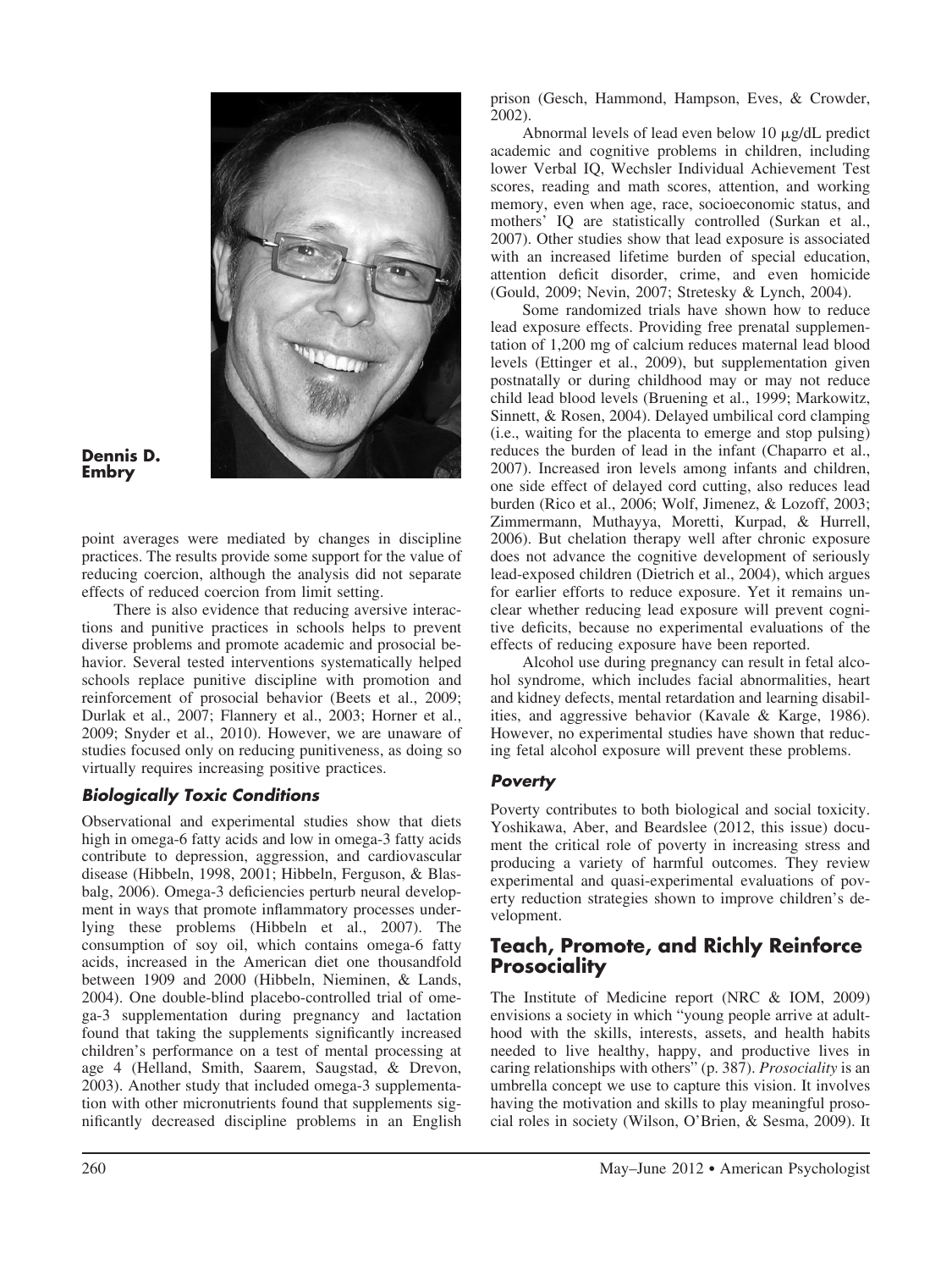

**Irwin N. Sandler**

also involves having the cognitive, social, self-regulatory, and physical skills to enable performing these roles despite any obstacles. The Institute of Medicine report enumerates the skills needed in each developmental phase and the family, school, and community characteristics that will help to attain them (NRC & IOM, 2009, pp. 78–80, Table 4.1).

David Sloan Wilson and colleagues (Sober & Wilson, 2003; Wilson, 2003) have provided an extensive analysis of the contribution of prosociality to human evolution. In a study of prosociality in Binghamton, New York, Wilson et al. (2009) characterized adolescents as prosocial if they responded positively to questions such as "I think it is important to help other people" or "I am sensitive to the needs and feelings of others." They found differences among neighborhoods in the level of prosociality that predicted several other aspects of social behavior, including (a) how much people in those neighborhoods would cooperate in a prisoner's dilemma game; (b) whether people would return lost letters; and (c) how many decorated their homes for Halloween and Christmas. In studying a nationwide sample of adolescents, Wilson and Csikszentmihalyi (2007) found that adolescents low in prosociality faced a greater number of stressful events.

The work of Kasser and colleagues also indicates the value of a prosocial orientation. They found that materialistic goals (e.g., fame and wealth) predicted later psychological problems, whereas goals having to do with selffulfillment and helping others predicted better long-term adjustment (Kasser, Cohn, Kanner, & Ryan, 2007; Kasser & Ryan, 2001).

This analysis is in agreement with comprehensive theories such as social cognitive theory (Bandura, 1986) and the theory of triadic influence (Flay et al., 2009), which posit that social environments that model and instruct young people about diverse forms of prosocial behavior develop the basic processes of self-control that are a prerequisite to more complex forms of prosociality.

#### **Experimental Evaluations of Interventions to Increase Prosociality**

Components to develop prosociality are key facets of most school-based programs to prevent social behavior problems (NRC & IOM, 2009), including PATHS (Promoting Alternative Thinking Strategies; Kam, Greenberg, & Kusche, 2004), Positive Action (PA; Flay & Allred, 2010), Positive Behavior Support (PBS; Horner, Sprague, & Sugai, 1996), PeaceBuilders (Flannery et al., 2003), and the Good Behavior Game (GBG; Kellam et al., 2008). For example, PA (Flay & Allred, 2010) teaches and reinforces prosocial skills and values. Evaluation of its Kindergarten through Grade 5 components indicates that PA reduces substance use and violence (Beets et al., 2009) and increases prosocial behavior, school attendance, and reading and math achievement (Snyder et al., 2010).

Nearly every evidence-based parenting intervention influences parents to teach and promote prosociality (Taylor & Biglan, 1999). Such interventions teach parents to replace aversive practices with reinforcement of prosocial behavior through extrinsic rewards and positive interactions, encouraging them to let their children lead so that they as parents simply reinforce whatever the children do by providing attention and affection (Webster-Stratton, 1982). Other interventions teach parents to listen to their children without criticizing or disapproving (Dishion & Stormshak, 2007).

Several mediational analyses of parenting program evaluations have isolated the impact of positive parenting focused on prosocial behavior. Patterson et al. (2010) tested the role of a positive parenting construct on the impact of their program for divorcing mothers. The construct included observer ratings of skill encouragement (e.g., "reinforces success"), positive involvement (e.g., "showed warmth, respect, empathy, interest, and affection"), and monitoring. The intervention produced one-year reductions in coercive parenting that predicted growth in positive parenting over three years, which then predicted lower growth in delinquency over nine years.

Dishion et al. (2008) conducted a mediational analysis of the impact of a parenting intervention on positive parenting and child behavior for mothers of young children. Their *positive parenting* construct consisted of four measures: (a) coder ratings of parent involvement (e.g., "parent talks to child while doing household work"); (b) coding of positive behavior support (including prompting and reinforcing the child's positive behavior); (c) observed length of interactions between the mother and child; and (d) coder ratings of proactive parenting, such as communicating to the child in a clear way and giving the child choices. They found the intervention significantly affected growth in problem behavior from ages 2 through 4 as measured by both the Child Behavior Checklist (Achenbach, 1991) and the Eyberg Child Behavior Inventory (Eyberg, 1992) and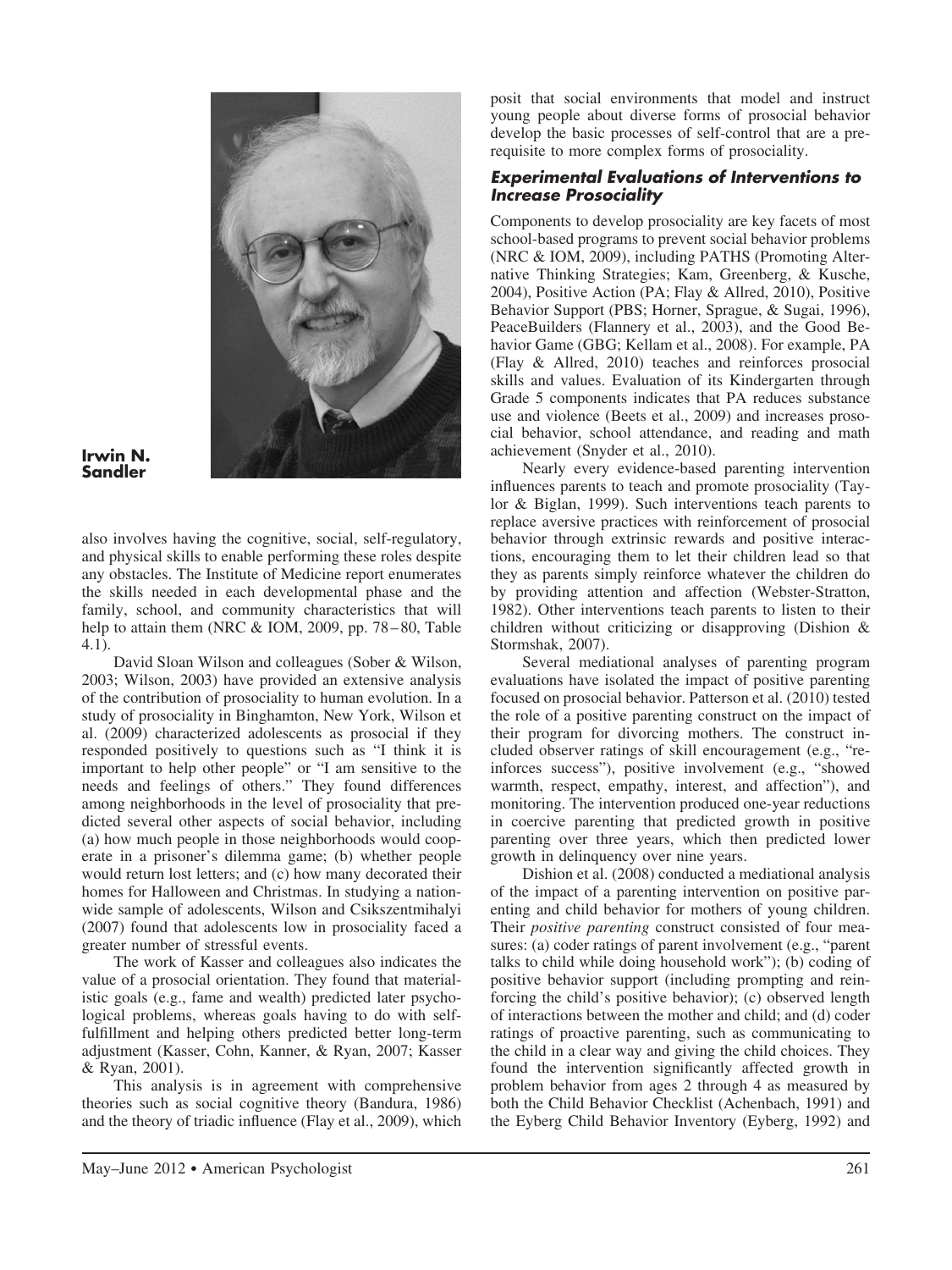that, in both cases, the effect was mediated by changes in positive parenting when the child was three years old.

Zhou et al. (2008) assessed the mediation of changes in relationship quality on six-year outcomes. They measured relationship quality with child and mother reports of communication quality and of acceptance versus rejection. They found relationship quality mediated the effects of the program on adolescent externalizing and internalizing problems six years later.

#### **The Importance of Reinforcement**

An enormous amount of experimental evidence exists on the benefits of reinforcing prosocial behavior (Biglan, 2003). Much of the direct experimental evidence comes from interrupted time-series experiments of the effects of making specific reinforcers contingent on behavior in families and schools. Biglan (2003) provided 39 examples of the use of positive reinforcement to affect behaviors ranging from infants' gazing to senior citizens' participation in a meal program. In addition, numerous randomized controlled trials have evaluated school and family interventions in which reinforcing prosocial behavior plays a key role, including PA (Beets et al., 2009; Flay & Allred, 2010; Snyder et al., 2010), PBS (Horner et al., 1996), and Peace-Builders (Flannery et al., 2003). Parenting interventions routinely teach parents how to use rewards and how to increase positively reinforcing social attention (Taylor & Biglan, 1999).

The GBG (Barrish, Saunders, & Wolf, 1969; Embry, 2002) isolates the effects of simply reinforcing prosocial, self-regulated behavior. Classrooms are divided into two or more teams; teams earn rewards for being on task and cooperative, first for brief periods and eventually for much longer. Examples of rewards include longer recess and opportunities to dance or make animal sounds in class for 10 –30 seconds. A randomized trial in which playing the GBG in first grade was the only intervention showed lasting effects to age 21 (Kellam et al., 2008), including reduced alcohol, tobacco, and drug addictions; reduced engagement in delinquency and violent crime; and increased high school graduation and college entry. Recent replications of the GBG showed similar positive effects on the development of prosociality (van Lier, Muthén, van der Sar, & Crijnen, 2004).

Some interrupted time-series experiments show the value of parent reinforcement when it is not combined with other strategies (e.g., Christophersen, Arnold, Hill, & Quilitch, 1972).

**Controversies impede the spread of appropriate reinforcement practices.** Despite the importance of positive reinforcement, it does not receive the attention it should (Biglan, 2003). This lack of attention may be due to criticism of the use of explicit rewards. In the popular press, Kohn (1993) argued that the use of material or extrinsic rewards harms children. In the scientific literature, Deci, Koestner, and Ryan (1999) presented considerable evidence that using rewards can undermine interest in activities if the rewards impinge on one's autonomy or imply a lack of competence.

Space does not permit a thorough discussion of this issue, but a rapprochement between the two views of reinforcement is essential if environments supporting successful development are to flourish. Although it is crucial to minimize conditions in which providing explicit rewards could undermine young people's interest in activities, rigorous experimental evaluations of interventions such as the GBG (Embry, 2002) show the clear value of reinforcing prosocial behavior.

Presumably, all parties would agree that the critical issue is determining what conditions will lead to the greatest motivation and learning. We have two observations. First, many events besides explicit rewards provide reinforcement. Any interaction in which an adult plays with a child, follows the child's lead, or interacts with the child in caring ways can provide a context that reinforces new skills and interests. Deci et al. (1999) characterized such interactions as involving autonomy support. Many behavioral scientists tend not to think of these interactions as involving reinforcement, but ample evidence indicates the powerful reinforcing effects of parental attention and interest (e.g., Gottfried, Marcoulides, Gottfried, & Oliver, 2009). In early learning, adults' attention provides moment-to-moment consequences that shape and enhance a child's skills and enjoyment of an activity. For example, the interest a child displays in an activity such as coloring depends on the skill others have helped that child develop and the interest others have shown in his or her coloring.

Second, we might think of explicit rewards as prosthetic devices to support development of behavior that otherwise might not develop. Extensive special education literature shows the value of using rewards (e.g., Witzel & Mercer, 2003). In some cases, an extra measure of reward can motivate a child to try something new and develop new skills.

In sum, behavioral scientists and public health advocates must encourage policymakers, parents, and educators to make social environments more reinforcing. Social recognition, sympathetic attention, acts of caring, and receiving comfort are all positively reinforcing and vital to young people's development and everyone's well-being. Evidence that explicit rewards can at times undermine motivation signifies the need to focus on nurturing children's and adults' skills and interests in activities rather than on achievement aimed at obtaining recognition or reward. However, when explicit rewards can motivate behavior that would otherwise not change, they should be used. Increasing the prevalence of positive reinforcement beyond the context of evidence-based programs to multiple community settings potentially can advance mental, emotional, and behavioral well-being.

# **Monitor and Limit Opportunities for Problem Behavior**

The theory of triadic influence (Flay et al., 2009) posits that cognitive and affective influences on behavior depend upon whether the family, school, and neighborhood environments monitor and set limits on opportunities to experiment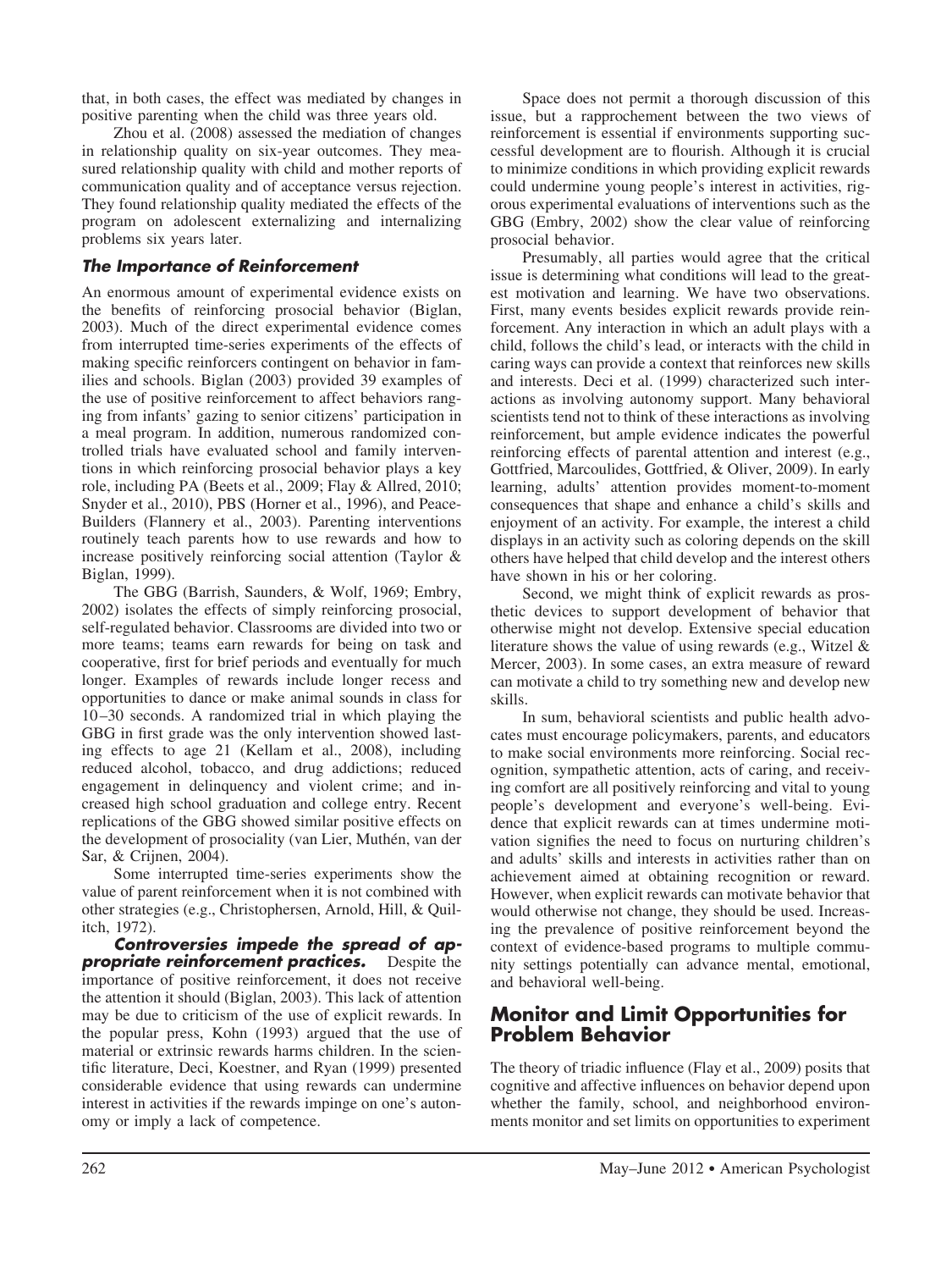with problem behaviors. Setting effective limits involves detecting instances of rule violation or misbehavior and providing consistent, nonharsh consequences for the behavior (Dishion & McMahon, 1998). In parenting interventions and in schools' behavior management, this typically involves improving the monitoring of young people's behavior, limiting opportunities for them to experiment with problem behaviors, increasing rules clarity, and replacing harsh consequences with more effective, mild negative consequences or positive consequences for rule compliance. Richardson and colleagues (Richardson et al., 1989; Richardson, Radziszewska, Dent, & Flay, 1993) found that adolescents are significantly more likely to experiment with substance use, become depressed, take risks, and get poor grades if they have no after-school supervision. This knowledge has led to increased efforts to put after-school programs in place, which has led to growing evidence of their value in preventing academic and behavioral problems (Durlak & Weissberg, 2007).

Research on neighborhood crime highlights the importance of monitoring and setting limits. Sampson, Morenoff, and Gannon-Rowley (2002) concluded that crime rates are lower in neighborhoods where residents cooperate in monitoring young people's behavior and intervening to prevent misbehavior.

## **Experimental Evidence**

Evidence-based parenting interventions routinely include a component focused on increasing parental monitoring and limit setting. Although few parenting studies have evaluated this component by itself, Brody et al. (2004) reported on an experimental evaluation of a parenting intervention for African American parents of 11-year-olds that primarily focused on these processes. The intervention encouraged parents' *regulated communicative parenting,* operationally defined in terms of vigilance in tracking children's activities, communicating norms and expectations regarding sexual activity and alcohol use, and socializing the children about dealing with racism. The intervention significantly increased parents' regulated communicative parenting and improved children's goal-directed future orientation, negative images of drinkers, negative attitudes about alcohol use and early sex, and acceptance of parental influence. A mediation analysis indicated that changes in parents' behavior mediated effects on youth; supplementary analyses indicated that, when considered separately, parental vigilance and expectations each mediated the effects of the intervention on young people's behavior.

In addition, the mediational analysis of Zhou et al. (2008), described earlier, showed that its intervention effects were mediated by changes in a construct that combined limit setting with reduced coercion.

# **Promote Mindful Psychological Flexibility**

Recent research in clinical psychology has shown that a surprisingly broad range of psychological and behavioral problems diminish as people learn to become more psychologically flexible (Baer, 2003; Biglan, Hayes, & Pistorello, 2008; Brown & Ryan, 2003; Davidson et al., 2003; Grossman, Niemann, Schmidt, & Walach, 2004; Hayes, Luoma, Bond, Masuda, & Lillis, 2006; Kabat-Zinn, 1982, 2005; Langer, 2000). *Psychological flexibility* involves being clear about one's values and mindful of one's thoughts and feelings and acting in the service of one's values even when thoughts and feelings discourage taking valued action. Growing evidence shows that psychological flexibility facilitates emotional regulation (Kashdan & Rottenberg, 2010).

Many preventive interventions promote psychological flexibility. For example, parenting skills interventions often encourage parents to clarify their values regarding their children's futures and to be more mindful in interactions with their children (Burke, 2010; Singh et al., 2007). The diverse psychological and behavioral benefits of cultivating a mindful, values-based way of living suggest that many problems could be prevented by helping people to make their values explicit and encouraging them to become more mindful in their daily lives (Biglan et al., 2008).

The strongest evidence for the value of promoting psychological flexibility comes from randomized trials of Acceptance and Commitment Therapy (ACT), which explicitly promotes it. These studies have shown the benefit of ACT for affecting a broad range of psychological problems, including cigarette smoking, depression, anxiety, hallucinations, epilepsy, chronic pain, diabetic self-management, obsessive-compulsive disorder, self-harm, substance abuse, prejudice, and job burnout. Hayes et al. (2006) conducted a meta-analysis of 21 trials that showed the average effect size (Cohen's *d*) was 0.66 at posttreatment and 0.65 at follow-up (on average, 19.2 weeks later). Many of these studies included mediation analyses that showed that changes in psychological flexibility mediated the impact of the intervention.

The findings on psychological flexibility have two implications for creating nurturing environments. First, environments are more likely to promote well-being if they promote psychological flexibility. Environments should encourage people to make their values explicit and should celebrate people acting in the service of their values (Flay & Allred, 2010). Perhaps the unique contribution of this work is the idea of cultivating mindfulness (Kabat-Zinn, 2005). When people become skilled at noticing their thoughts and feelings *as thoughts and feelings*, they become better able to detach from their struggles to control them. The diverse problems that benefit from flexibilityenhancing interventions suggest that this generalized ability may prepare people to cope with diverse challenges in their lives.

Second, environments may become more nurturing in all respects as the prevalence of psychological flexibility increases in the people who inhabit them. The evidence is more limited with respect to this issue, but there is evidence that organizations can improve social relationships by providing flexibility-promoting interventions (Biglan, Layton, Jones, Hankins, & Rusby, 2011). Moreover, there is evidence that these interventions reduce negative attitudes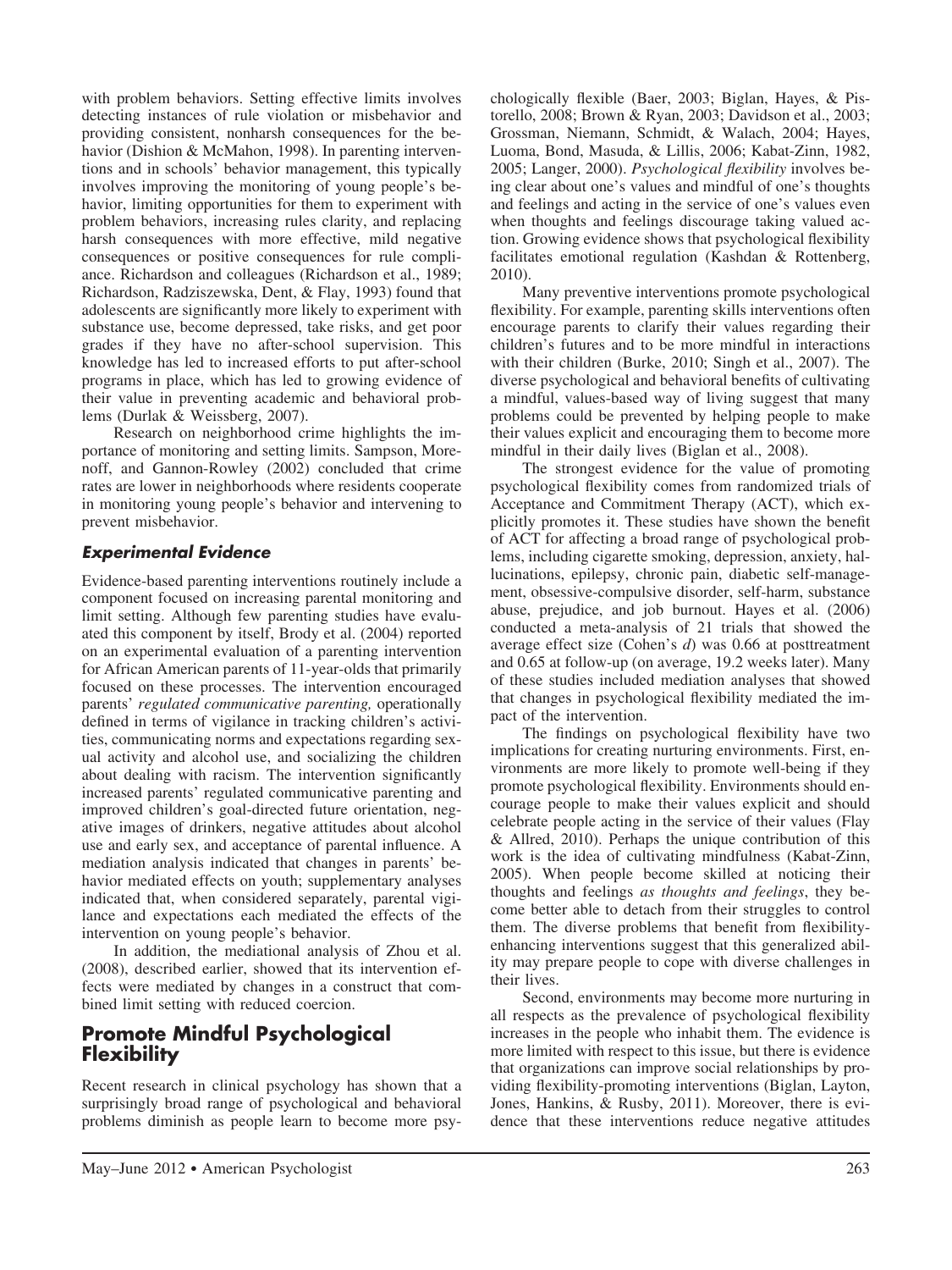toward others (Lillis & Hayes, 2007), and there is considerable evidence in many of the clinical studies cited above that interpersonal relationships improve for those receiving this type of intervention, even when enhancing those relations is not a direct focus of therapy. The psychological mechanism underlying this process apparently involves people noticing negative thoughts and feelings about others, along with how they feel about themselves as they act in certain ways, and then acting on these thoughts and feelings only when doing so seems likely to further an outcome that they value. Few people value conflict with others, so the result is often an improvement in interpersonal relationships. Thus, as the proportion of psychologically flexible people in a given environment increases, conflict may decrease and more people may act in ways that foster positive social relations.

# **A Public Health Movement to Increase the Prevalence of Nurturing Environments**

In the mid-19th century, London was the largest and most prosperous city in the world. Yet cholera epidemics routinely ravaged the city. They ended when John Snow showed that contaminated water was causing them (Johnson, 2006). Over the next 50 years, the major economically developed cities of Europe and the United States developed sanitation systems that would prevent cholera and other waterborne infectious diseases.

A similar evolution is possible with respect to the environments that influence human development. Now that we know that contaminated water causes cholera, we would be shocked to hear that someone emptied sewage into the street. Yet it was commonplace in the 1850s in London (Johnson, 2006). Now that we understand the importance of nurturing environments, we should aspire to a society in which we would be shocked to find that an environment did not nurture its children. The epidemiological and intervention knowledge is available to make it happen, and such an ambitious effort to change our culture is not unprecedented. The tobacco control movement achieved a massive change in the culture of smoking despite a sophisticated and well-funded disinformation campaign by the tobacco industry (Biglan, 2004; Biglan & Taylor, 2000b; National Cancer Institute, 2008). Over the past 50 years, the United States has evolved from a society in which smoking occurred at nearly every social gathering to one in which we are surprised to see someone light a cigarette in any gathering. Between 1965 and 2002, the smoking rate among men dropped from 51% to 25%, while for women it dropped from 34% to 20% (Eaton et al., 2008). The change was due largely to a well-organized, empirically grounded, persuasive, and constantly expanding campaign to influence citizens and policymakers to understand the harm of smoking and to adopt policies that would curtail it (Biglan & Taylor, 2000b).

In a sense, the tobacco control movement had an easy target. Smoking is one behavior, influenced by just a few factors. In contrast, reducing the incidence and prevalence of multiple psychological and behavioral problems, such as substance use, criminal behavior, or depression, would seem to require diverse strategies. In practice, this has been society's strategy. From the federal level to the local level, separate systems treat and prevent different problems despite the fact that these problems share common environmental influences. But evidence that many interventions affect multiple problems (e.g., Beets et al., 2009; Flay, 2002; Flay et al., 2004; Zhou et al., 2008) underscores the potential of developing a comprehensive public health movement to increase the prevalence of the nurturing environments that can prevent all of these problems.

The highest priority environments are families and schools, because they influence child and adolescent development and because most problems develop during childhood or adolescence (NRC & IOM, 2009). However, as people routinely begin to ask "What contributed to this problem?" they will also see ways in which neighborhoods (Biglan & Hinds, 2009), workplaces (Flaxman & Bond, 2010), and prisons (Travis & Waul, 2003) contribute to the burden of psychological, behavioral, and health problems.

Maibach and colleagues (Dearing, Maibach, & Buller, 2006; Maibach, Abroms, & Marosits, 2007) provided a framework for pursuing large-scale societal change. It involves mobilizing relevant national organizations to influence local action, forging a widely shared view of the societal change needed, using media to influence individual behavior and organizational and policy change, diffusing practices at the local level to support change efficiently, and creating a surveillance system that focuses attention on the targeted change and indicates what works and what does not.

## **Mobilizing Organizations**

The first step is to identify the opinion-leading organizations at the national, state, and local levels that could influence the diffusion of nurturing environments. Table 1 provides examples at the national level of the types of organizations relevant to the two most important environments—families and schools. Not shown in this table, because they are too numerous, are religious organizations, which have a huge influence on many family environments.

Dearing et al. (2006) argued that national organizations typically have distribution channels through which they can affect state and local organizations. Successful change efforts identify and influence opinion leaders in national organizations and supply them with the support needed to influence change at the state and local levels.

The current infrastructure for improving human wellbeing consists largely of advocacy organizations working on single problems, including tobacco use (e.g., American Cancer Society; http://www.cancer.org), drunk driving (e.g., Mothers Against Drunk Driving; http://www.madd.org/), domestic violence (e.g., National Domestic Violence Hotline (http://www.ndvh.org/about-support/), mental illness (e.g., Mental Health America; http://www.nmha.org/), eating disorders (e.g., National Eating Disorders Association; http://www .nationaleatingdisorders.org/), and many other problems. However, each organization addresses a problem caused by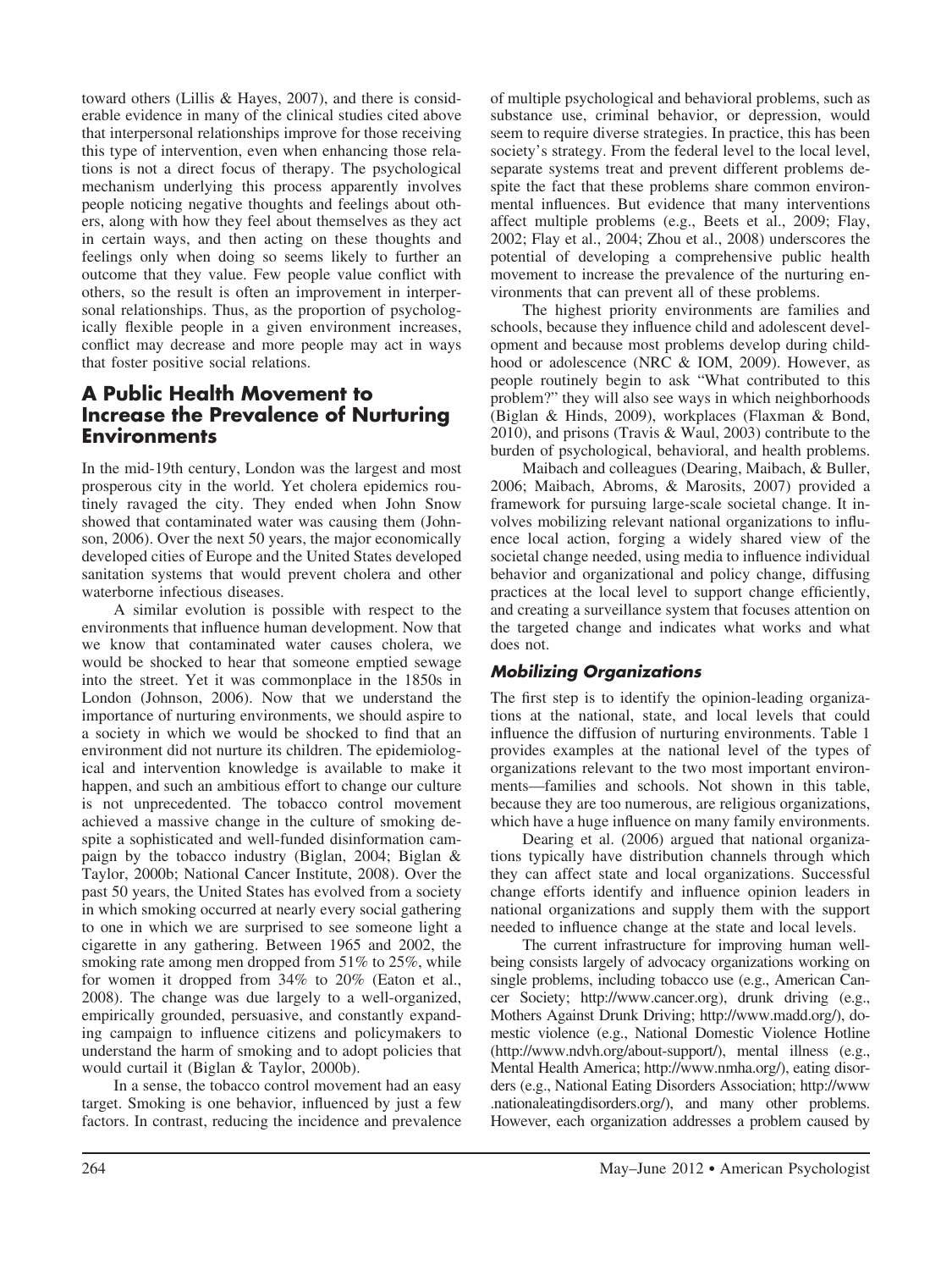#### **Table 1**

| Sector                                                         | <b>Families</b>                                                                                                                                                                                                              | Schools                                                                                                                                                                                                |
|----------------------------------------------------------------|------------------------------------------------------------------------------------------------------------------------------------------------------------------------------------------------------------------------------|--------------------------------------------------------------------------------------------------------------------------------------------------------------------------------------------------------|
| Research                                                       | National Institutes of Health<br>Office of Juvenile Justice and Delinquency<br>Prevention                                                                                                                                    | U.S. Department of Education                                                                                                                                                                           |
| Governmental                                                   | The White House<br>Administration on Children and Families<br>Substance Abuse and Mental Health Services<br>Administration<br>Department of Justice<br>Department of Housing and Urban<br>Development                        | The White House<br>U.S. Department of Education                                                                                                                                                        |
| Professional                                                   | American Psychological Association<br>American Academy of Pediatrics<br>Society for Prevention Research<br>Association for Behavior Analysis<br>International<br>National Association for the Education of<br>Young Children | National Education Association<br>American Federation of Teachers<br>Association for Positive Behavioral Support<br>Society for Prevention Research<br>Association for Behavior Analysis International |
| National associations of<br>state-level government<br>agencies | National Governors Association<br>National Conference of State Legislators                                                                                                                                                   | National Governors Association<br>National Conference of State Legislators                                                                                                                             |
| <b>Foundations</b>                                             | Annie E. Casey Foundation                                                                                                                                                                                                    | Gates Foundation                                                                                                                                                                                       |
| Advocacy                                                       | Children's Defense Fund<br>Prevent Child Abuse America                                                                                                                                                                       |                                                                                                                                                                                                        |
| <b>Business</b>                                                | <b>Chamber of Commerce</b><br>Business Roundtable                                                                                                                                                                            | <b>Chamber of Commerce</b><br><b>Business Roundtable</b>                                                                                                                                               |

Examples of the National Organizations That Could Foster Nurturing Environments

non-nurturing environments. For example, drunk driving, domestic violence, and mental illness are each more likely to occur in environments with high levels of conflict that fail to teach and reinforce prosocial behavior and do not limit, monitor, or guide youth development (Biglan et al., 2004). An important priority, therefore, will be to evolve new organizations—through coalitions or the creation of new organizations—whose mission is to foster nurturing environments.

#### **Forging a Widely Shared Vision of What Is Needed**

Perhaps the most critical thing needed to motivate the key institutions of society to cultivate more nurturing environments is a widely shared vision of their value. Just as society mobilized to combat cigarette smoking thanks to creative marshaling of a growing body of evidence about its harm, we can marshal and expand the evidence about the value of nurturing environments so that individuals, policymakers, and major, relevant organizations begin to *see* these environments.

**Reports from the Surgeon General and the Institute of Medicine.** The tobacco control movement benefited from Surgeon General's reports and related publications that documented an ever-expanding list of the harms of tobacco use and the factors that influenced tobacco use (e.g., National Cancer Institute, 1989, 1993, 2008; National Cancer Institute Smoking and Tobacco Control Program, 1993; National Cancer Policy Board, Institute of Medicine, and Commission on Life Sciences, National Research Council, 1998; U.S. Department of Health and Human Services, 1980, 1982, 1986, 1988, 1989, 1990, 1994, 2000). These reports marshaled evidence to influence individual behavior and provided support for organizational efforts to alter public policy. Here are examples of the kinds of topics that the Surgeon General or the Institute of Medicine might generate reports on to achieve more nurturing environments:

- reducing the toxicity of social environments
- reducing the biological toxicity of environments
- the value of promoting prosocial behavior in families and schools
- the value of monitoring and limit setting in families and schools
- the value of increasing psychological flexibility

Each report could summarize the epidemiological evidence about multiple problems arising from negative environments and the multiple benefits of nurturing ones. Each could review the evidence about programs and policies to transform the major environmental aspects.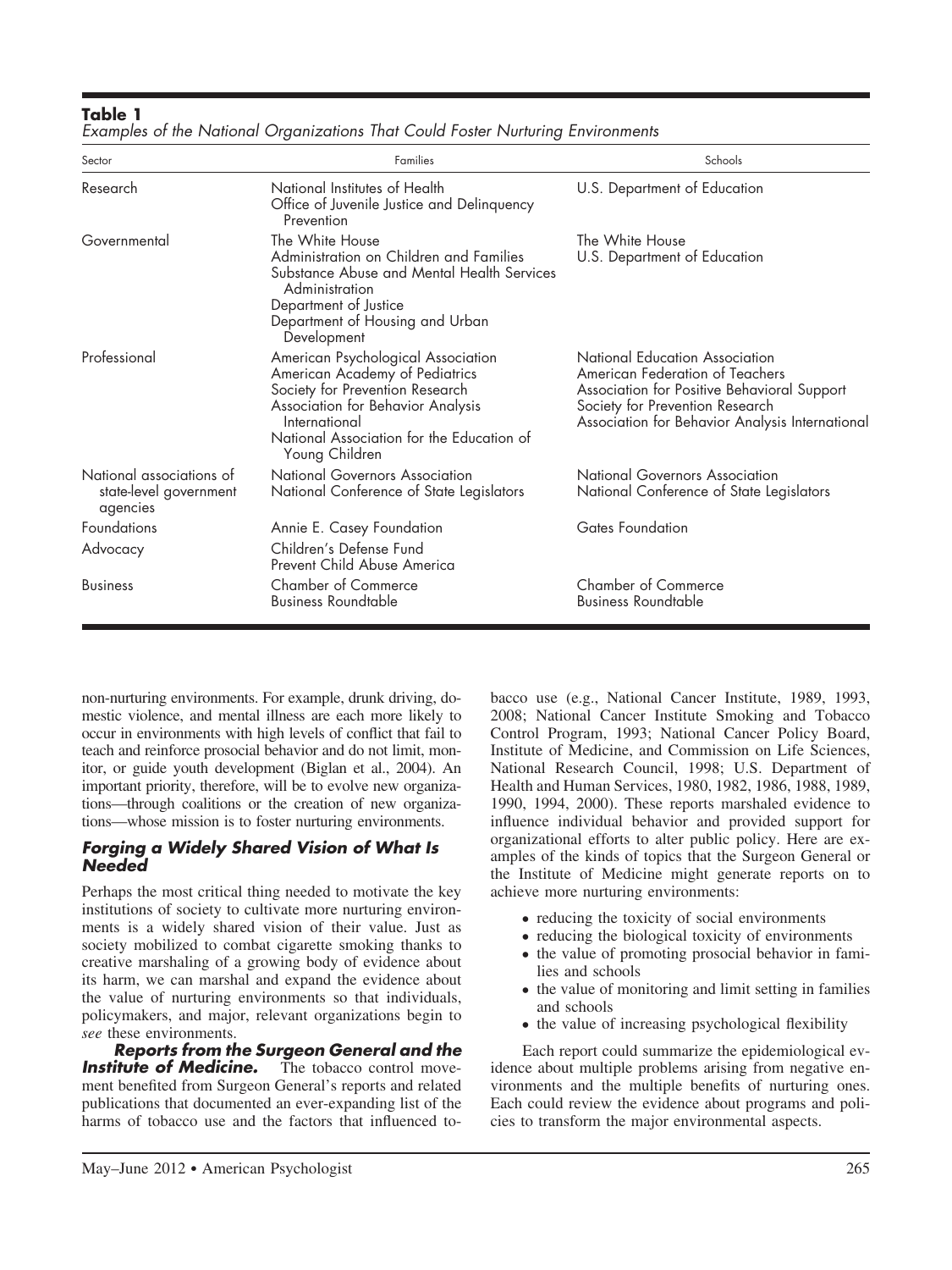These reports would shape the research agenda even further. Prevention scientists would be prompted to expand their efforts to pinpoint the nature of nurturing conditions; the diverse benefits of these conditions; and the programs, policies, and practices that contribute to making families, schools, workplaces, neighborhoods, and prisons more nurturing.

While such reports would stimulate further research, they would also have a direct impact on individuals, prompting policymakers and citizens to ask whether they or their communities could minimize harmful stressors. Just as the Surgeon General's report on environmental tobacco smoke (U.S. Department of Health and Human Services, 2006) stimulated widespread efforts to eliminate smoking in workplaces, schools, homes, and public places, sensitizing people to the problem of toxic environments could stimulate significant cultural change even before further research occurs. Examples of such developments already exist. For example, the Los Angeles Unified School District (2007) adopted a policy to limit the use of punitive practices in schools.

**Media advocacy.** Media campaigns have played a huge role in changing the culture of smoking (Biglan & Taylor, 2000b). They influence individuals to stop smoking (Flay, 1987) and promote policies that do so (Dorfman, Wallack, & Woodruff, 2005; Wallack, 1990). Mass media communications translate epidemiological evidence into vivid, persuasive communications (Biglan & Hinds, 2009). For example, tobacco control advocates often compare the yearly death toll from cigarette smoking in the United States to two Boeing 747s crashing and killing everyone on board every day of the year. As epidemiological evidence about the harm of non-nurturing environments accumulates, we envision the development of a set of messages that dramatically remind people of the toll that stressful environments take.

Media campaigns could help to advocate for better policies. Local advocacy for clean indoor air laws succeeded in passing many local ordinances and laid the groundwork for state laws. The Surgeon General's report on secondhand smoke (U.S. Department of Health and Human Services, 2006) documented the harm of other people's smoking and thus enlisted support from nonsmokers for smoking control policies. Similarly, messages to the public might emphasize the risk to every person of environments that produce children with aggressive behavior problems, drug use, risky sexual behavior, and depression.

It will be vital for national organizations to provide the materials and strategies for implementing local campaigns. For example, the American Psychological Association can support local school and clinical psychologists' advocacy for better supports to families and schools; these messages will create demand among parents and teachers for greater efforts to support nurturance in schools and families.

## **The Importance of Local Organizing**

Ultimately, however, the success of this effort will depend on action at the local level (Dearing et al., 2006). In the

tobacco control movement, spreading evidence about the harm of smoking mobilized local advocates who had been harmed by smoking to get clean-indoor-air policies implemented that changed norms about smoking and fostered widespread support for change (Biglan & Taylor, 2000b).

At least three types of organizations are operating at the local level: (a) those providing direct services, (b) those setting policies, and (c) those advocating for policies and programs. For example, families have organizations providing direct service, including schools and churches that may advise parents. Policymaking bodies at the local and state levels affect the kind of services provided and determine how much funding will be available to provide services. Advocacy organizations include those working to reduce child and spousal abuse, homelessness, and poverty.

#### **Implementing Effective Population-Wide Change Strategies**

We enumerated above some of the growing number of evidence-based interventions that can prevent multiple problems by making environments more nurturing. Making these interventions widely available at the local level will be pivotal in achieving the society we envision. Increasingly, prevention researchers are deploying and testing these interventions in entire populations.

Triple-P, the Positive Parenting Program (Sanders, Cann, & Markie-Dadds, 2003), is an example of this kind of intervention. It is a population-based approach to providing advice and skills training for parents in small or large doses, depending on what they need. Based on numerous studies of parenting skills training (e.g., Nowak & Heinrichs, 2008), the program helps parents reduce the use of harsh discipline methods, make greater use of positive reinforcement, and spend more time in enjoyable activities with their children. Triple-P provides advice about common problems of parenting through the media, trains those who are likely to come into frequent contact with parents to provide brief advice, and has more intensive skills training programs for parents who need more. Triple-P was developed through a worldwide network of researchers who have accumulated empirically evaluated component interventions that make up the different levels of intervention. In a randomized trial in South Carolina (Prinz, Sanders, Shapiro, Whitaker, & Lutzker, 2009), the project trained about 600 people in nine counties to provide advice and training to parents of young children; nine other counties served as controls. The intervention prevented hospitalreported child abuse and foster care placement, with a favorable cost-benefit ratio (Foster, Prinz, Sanders, & Shapiro, 2008).

The Nurse-Family Partnership (Olds, 2010) provides comprehensive support to high-risk mothers during their pregnancy and the first two years of the child's life. Randomized trials with long-term follow-up have found such interventions to reduce coercive parenting significantly, increase mothers' patience, and improve children's cognitive and behavioral development, even into adolescence.

As noted above, systematic methods of making schools more nurturing have already evolved considerably.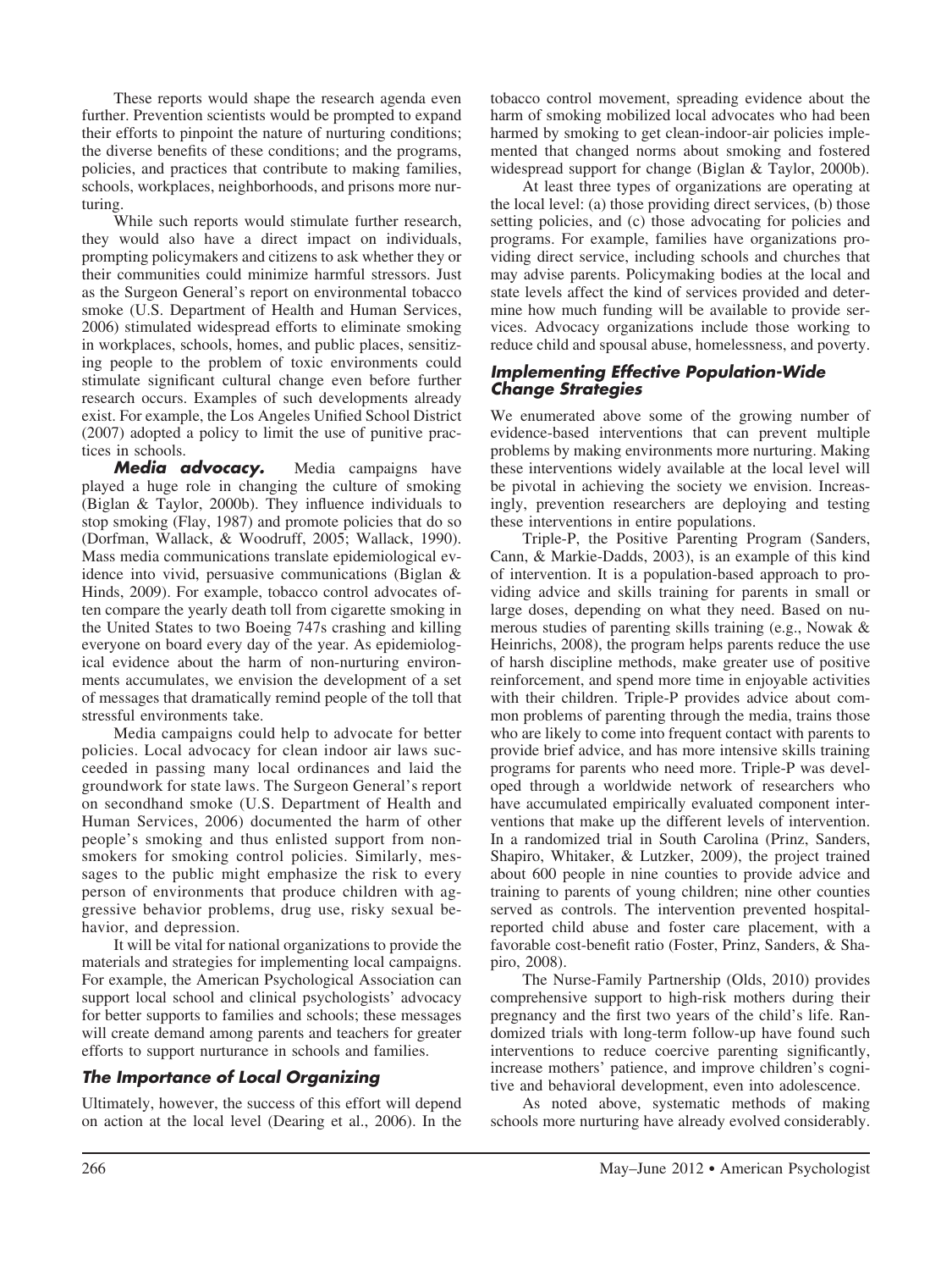Based on extensive research on classroom management over the past 40 years (e.g., classroom management), at least three systems for supportive prosocial behavior have been developed (Embry, Flannery, Vazsonyi, Powell, & Atha, 1996; Flannery et al., 2003; Flay & Allred, 2003; Flay, Allred, & Ordway, 2001).

Not only programs, but simple, effective, behaviorinfluence techniques are emerging. Embry has dubbed such techniques *kernels* (Embry, 2004), and Embry and Biglan (2008) have identified more than 50 of them. Kernels, such as public posting, can help to increase community donations (Jackson & Mathews, 1995) or safe driving (Ludwig, Biggs, Wagner, & Geller, 2002; Ragnarsson & Bjorgvinsson, 1991), reduce injuries to children (Embry & Peters, 1985), or, through "beat the buzzer," increase safety-belt use. The simplicity of kernels, their low cost, and their rapid results make them useful as first-pass strategies to increase nurturing, reduce toxic influences, and increase psychological flexibility at population levels.

Public policy is another critical tool for achieving nurturing environments, though it is often overlooked by psychologists who are traditionally oriented toward working with individuals and small groups. A substantial body of evidence identifies public policies that would contribute to making environments more nurturing. The Promise Neighborhoods Research Consortium enumerates more than 50 of them on its website (http://promiseneighborhoods.org/). For example, multiple policies have been shown to reduce alcohol abuse and related problems. As the importance of nurturing environments becomes clear, more research will evaluate policies that can foster nurturing environments.

It is difficult to be sure which policies will be essential in the sense of having a large impact and facilitating adoption of other policies. Policies requiring funding of services to increase nurturance of families or school programs like Positive Action could have a huge impact, but it may be hard to enact such policies until their essential value is better understood.

#### **A Surveillance System to Monitor Prevalence of Nurturing Environments**

If we are correct about the central importance of nurturing environments, the natural next step should be to track the prevalence of those environments. A surveillance system tracking the prevalence of nurturing family and school environments would focus public attention on them and provide feedback about the success (or failure) of efforts to promote them. How many families nurture by minimizing aversiveness, reinforcing prosocial behavior, monitoring and setting limits, and promoting psychological flexibility? What proportion of schools have the features of Positive Behavior Support? What proportion of neighborhoods have a level of social cohesion associated with low levels of crime and stress? We envision the evolution of a system for tracking all aspects of nurturance that can mobilize support for effective public policy and encourage individuals to be more nurturing. Such a surveillance system (Biglan et al., 2010; Flay et al., 2010; Komro, Flay, Biglan, & the Promise Neighborhoods Research Consortium, 2011) will contribute directly to the spread of nurturance, as practices associated with increasing nurturance are retained and those that are not are modified or abandoned.

# **A Paradigm Shift**

Without a drastic shift away from a focus on individual problems to a focus on the prevalence of nurturing environments, progress in reducing mental, emotional, and behavioral disorders will continue at a glacial pace. Agencies funding research will continue to define themselves in terms of individual disorders and will only slowly develop a coordinated effort commensurate with the facts we already have. If practice agencies continue to fund interventions that target only individual disorders, then it will be similarly difficult to discover efficient methods of preventing and treating problems.

The nurturing environments framework integrates efforts to prevent multiple problems by focusing attention on the fundamental conditions needed to foster prosocial behavior and prevent diverse mental, emotional, and behavioral disorders. It can guide the integration of research and practice around efforts to increase the prevalence of nurturing environments. As understanding of the value of nurturing environments grows, research will increasingly be evaluated in terms of how well it contributes to increasing the prevalence of such environments. A public health movement built on this foundation can increase the prevalence of nurturing environments so that we can reduce academic failure, crime, mental illness, abuse and neglect, drug addiction, risky sexual behavior, poverty, and physical illness to levels never before seen in the United States.

#### **REFERENCES**

- Achenbach, T. M. (1991). *Manual for the Child Behavior Checklist/4 –18 and 1991 profile*. Burlington, VT: University of Vermont.
- Baer, R. A. (2003). Mindfulness training as a clinical intervention: A conceptual and empirical review. *Clinical Psychology: Science and Practice, 10,* 125–143. doi:10.1093/clipsy.bpg015
- Bandura, A. (1986). *Social foundations of thought and action: A social cognitive theory.* Englewood Cliffs, NJ: Prentice-Hall.
- Barrish, H., Saunders, M., & Wolf, M. (1969). Good Behavior Game: Effects of individual contingencies for group consequences on disruptive behavior in the classroom. *Journal of Applied Behavior Analysis, 2,*  $119 - 124$
- Beets, M. W., Flay, B. R., Vuchinich, S., Snyder, F. J., Acock, A., Li, K. K., . . . Durlak, J. (2009). Use of a social and character development program to prevent substance use, violent behaviors, and sexual activity among elementary-school students in Hawaii. *American Journal of Public Health, 99*(8), 1438 –1445. doi:10.2105/AJPH.2008.142919
- Biglan, A. (2003). Selection by consequences: One unifying principle for a transdisciplinary science of prevention. *Prevention Science, 4*(4), 213–232.
- Biglan, A. (2004). [Direct written testimony in the *U.S.A. v. Philip Morris USA, Inc., et al.* case brought by the U.S. Department of Justice]. Retrieved from http://www.ori.org/oht/testimony.html
- Biglan, A., Brennan, P. A., Foster, S. L., & Holder, H. D. (with Miller, T. R. et al.). (2004). *Helping adolescents at risk: Prevention of multiple problem behaviors.* New York, NY: Guilford Press.
- Biglan, A., Flay, B. R., Komro, K. A., Embry, D. D., Aldridge, W. A., II, Prinz, R. J., & the Promise Neighborhoods Research Consortium. (2010). *The evaluation and research infrastructure for comprehensive prevention.* Manuscript in preparation.
- Biglan, A., Hayes, S. C., & Pistorello, J. (2008). Acceptance and com-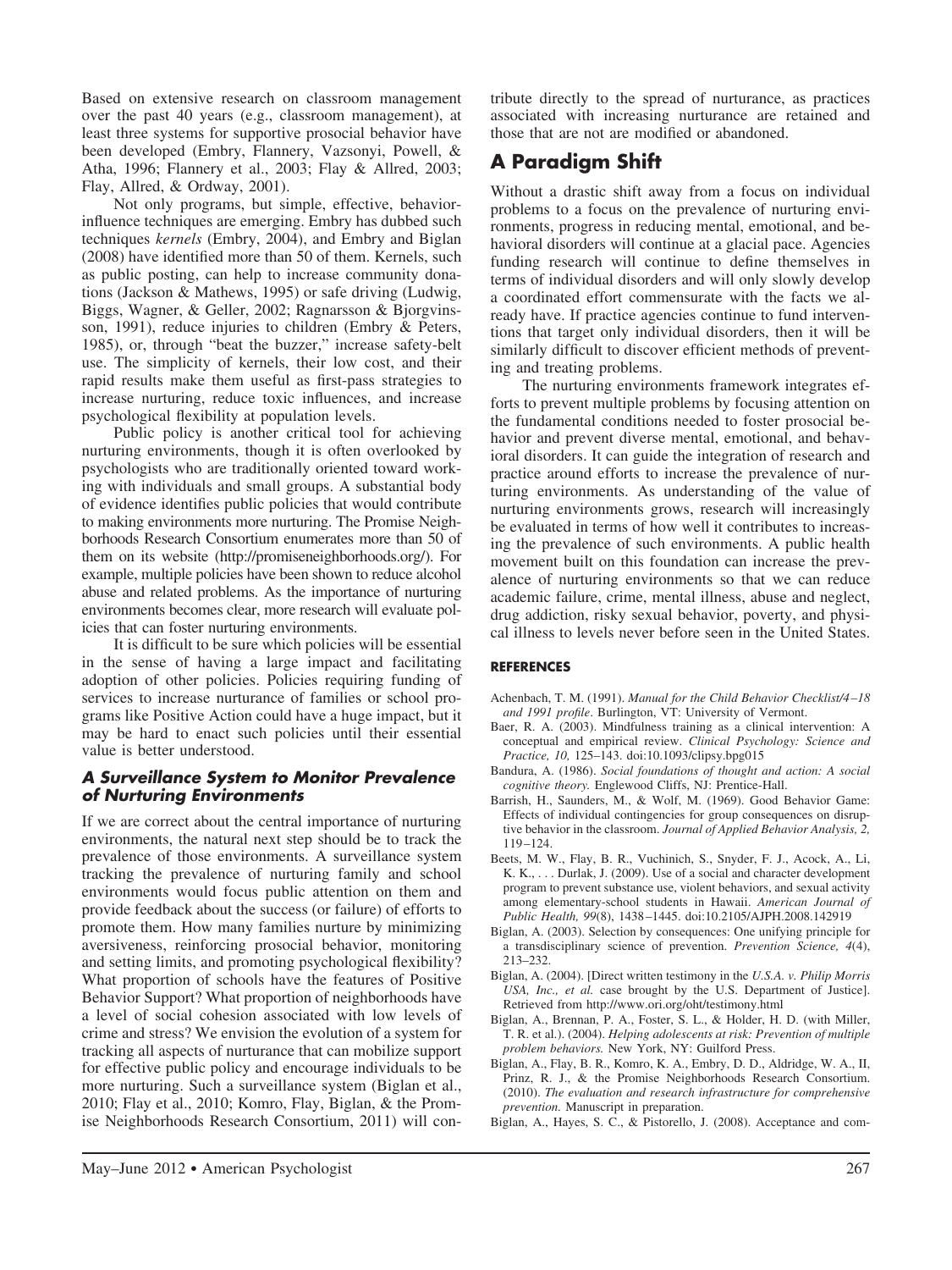mitment: Implications for prevention science. *Prevention Science, 9,* 139 –152. doi:10.1007/s11121-008-0099-4

- Biglan, A., & Hinds, E. (2009). Evolving prosocial and sustainable neighborhoods and communities. *Annual Review of Clinical Psychology, 5,* 169 –196. doi:10.1146/annurev.clinpsy.032408.153526
- Biglan, A., Hops, H., & Sherman, L. (1988). Coercive family processes and maternal depression. In R. DeV. Peters & R. J. McMahon (Eds.), *Marriages and families: Behavioral-systems approaches* (pp. 72–103). New York, NY: Brunner/Mazel.
- Biglan, A., Layton, G. L., Jones, L. B., Hankins, M., & Rusby, J. C. (2011). The value of workshops on psychological flexibility for early childhood special education staff. *Topics in Early Childhood Special Education.* Advance online publication. doi:10.1177/ 0271121411425191
- Biglan, A., Mrazek, P., Carnine, D.W., & Flay, B. R. (2003). The integration of research and practice in the prevention of youth problem behaviors. *American Psychologist, 58,* 433– 440. doi:10.1037/0003- 066X.56.6-7.433
- Biglan, A., & Taylor, T. K. (2000a). Increasing the use of science to improve child-rearing. *Journal of Primary Prevention, 21,* 207–226. doi:10.1023/A:1007083203280
- Biglan, A., & Taylor, T. K. (2000b). Why have we been more successful in reducing tobacco use than violent crime? *American Journal of Community Psychology, 28,* 269 –302. doi:10.1023/A:1005155903801
- Brody, G. H., Murry, V. M., Gerrard, M., Gibbons, F. X., Molgaard, V., McNair, L., ... Neubaum-Carlan, E. (2004). The Strong African American Families Program: Translating research into prevention programming. Child Development, 75, 900–917. doi:10.1111/j.1467-8624.2004.00713.x
- Brown, K. W., & Ryan, R. M. (2003). The benefits of being present: Mindfulness and its role in psychological well-being. Journal of Personality and Social Psychology, 84, 822-848. doi:10.1037/0022- 3514.84.4.822
- Bruening, K., Kemp, F. W., Simone, N., Holding, Y., Louria, D. B., & Bogden, J. D. (1999). Dietary calcium intakes of urban children at risk of lead poisoning. *Environmental Health Perspectives, 107,* 431– 435.
- Burke, C. A. (2010). Mindfulness-based approaches with children and adolescents: A preliminary review of current research in an emergent field. *Journal of Child and Family Studies, 19,* 133–144. doi:10.1007/ s10826-009-9282-x
- Chaparro, C. M., Fornes, R., Neufeld, L. M., Tena Alavez, G., Eguia-Liz Cedillo, R., & Dewey, K. G. (2007). Early umbilical cord clamping contributes to elevated blood lead levels among infants with higher lead exposure. *Journal of Pediatrics, 151,* 506–512. doi:10.1016/j.jpeds.2007.04.056
- Choi, J., Jeong, B., Rohan, M. L., Polcari, A. M., & Teicher, M. H. (2009). Preliminary evidence for white matter tract abnormalities in young adults exposed to parental verbal abuse. *Biological Psychiatry, 65,* 227–234. doi:10.1016/j.biopsych.2008.06.022
- Christophersen, E. R., Arnold, C. M., Hill, D. W., & Quilitch, H. R. (1972). The home point system: Token reinforcement procedures for application by parents of children with behavior problems. *Journal of Applied Behavior Analysis, 5,* 485– 497. doi:10.1901/jaba.1972.5-485
- Davidson, R. J., Kabat-Zinn, J., Schumacher, J., Rosenkranz, M., Muller, D., Santorelli, S. F., . . . Sheridan, J. F. (2003). Alterations in brain and immune function produced by mindfulness meditation. *Psychosomatic Medicine, 65,* 564 –570. doi: 10.1097/01.PSY.0000077505.67574.E3
- Davies, P. T., Sturge-Apple, M. L., Cicchetti, D., & Cummings, E. M. (2007). The role of child adrenocortical functioning in pathways between forms of interparental conflict and child maladjustment. *Developmental Psychology, 43,* 918 –930. doi:10.1037/0012-1649.43.4.918
- Dearing, J. W., Maibach, E. W., & Buller, D. B. (2006). A convergent diffusion and social marketing approach for disseminating proven approaches to physical activity promotion. *American Journal of Preventive Medicine, 31*(4 Suppl.)*,* S11–S23. doi:10.1016/j.amepre.2006 .06.018
- Deci, E. L., Koestner, R., & Ryan, R. M. (1999). A meta-analytic review of experiments examining the effects of extrinsic rewards on intrinsic motivation. *Psychological Bulletin, 125,* 627– 668. doi:10.1037/0033- 2909.125.6.627
- Dickerson, S. S., & Kemeny, M. E. (2004). Acute stressors and cortisol responses: A theoretical integration and synthesis of laboratory research. *Psychological Bulletin, 130,* 355–391. doi:10.1037/0033- 2909.130.3.355
- Dietrich, K. N., Ware, J. H., Salganik, M., Radcliffe, J., Rogan, W. J., Rhoads, G. G., . . . the Treatment of Lead-Exposed Children Clinical Trial Group. (2004). Effect of chelation therapy on the neuropsychological and behavioral development of lead-exposed children after school entry. *Pediatrics, 114,* 19 –26. doi:10.1542/peds.114.1.19
- Dishion, T. J., & McMahon, R. J. (1998). Parental monitoring and the prevention of child and adolescent problem behavior: A conceptual and empirical formulation. *Clinical Child & Family Psychology Review, 1,* 61–75.
- Dishion, T. J., Patterson, G. R., & Kavanagh, K. A. (1992). An experimental test of the coercion model: Linking theory, measurement, and intervention. In J. McCord & R. E. Tremblay (Eds.), *Preventing antisocial behavior: Interventions from birth through adolescence* (pp. 253–282). New York, NY: Guilford Press.
- Dishion, T. J., Shaw, D., Connell, A., Gardner, F., Weaver, C., & Wilson, M. (2008). The Family Check Up with high-risk indigent families: Preventing problem behavior by increasing parents' positive behavior support in early childhood. *Child Development, 79,* 1395–1414. doi: 10.1111/j.1467-8624.2008.01195.x
- Dishion, T. J., & Stormshak, E. (2007). *Intervening in children's lives: An ecological, family-centered approach to mental health care.* Washington, DC: American Psychological Association. doi:10.1037/11485-000
- Donovan, J. E., Jessor, R., & Costa, F. M. (1993). Structure of healthenhancing behavior in adolescence: A latent variable approach. *Journal of Health and Social Behavior, 34,* 346 –362.
- Dorfman, L., Wallack, L., & Woodruff, K. (2005). More than a message: Framing public health advocacy to change corporate practices. *Health Education & Behavior, 32,* 320 –336. doi:10.1177/1090198105275046
- Durlak, J. A. Taylor, R. D., Kawashima, K., Pachan, M. K., DuPre, E. P., Celio, C. L., ... Weissberg, R. (2007). Effects of positive youth development programs on school, family, and community systems. *American Journal of Community Psychology, 39,* 269 –286. doi: 10.1007/s10464-007-9112-5
- Durlak, J. A., & Weissberg, R. P. (2007). *The impact of after-school programs that promote personal and social skills.* Chicago, IL: Collaborative for Academic, Social, and Emotional Learning. Retrieved from http://www.pasesetter.com/reframe/documents/ASP-Full.pdf
- Eaton, D. K., Kann, L., Kinchen, S., Shanklin, S., Ross, J., Hawkins, J., . . . Wechsler, H. (2008, June 6). Youth Risk Behavior Surveillance— United States, 2007. *Morbidity and Mortality Weekly Report Surveillance Summaries, 57.* 1–131. Retrieved from Centers for Disease Control and Prevention website: http://www.cdc.gov/mmwr/preview/ mmwrhtml/ss5704a1.htm
- Embry, D. D. (2002). The Good Behavior Game: A best practice candidate as a universal behavioral vaccine. *Clinical Child and Family Psychology Review, 5,* 273–297.
- Embry, D. D. (2004). Community-based prevention using simple, lowcost, evidence-based kernels and behavior vaccines. *Journal of Community Psychology, 32,* 575–591. doi:10.1002/jcop.20020
- Embry, D. D., & Biglan, A. (2008). Evidence-based kernels: Fundamental units of behavioral influence. *Clinical Child and Family Psychology Review, 11,* 75–113. doi:10.1007/s10567-008-0036-x
- Embry, D. D., Flannery, D. J., Vazsonyi, A. T., Powell, K. E., & Atha, H. (1996). PeaceBuilders: A theoretically driven, school-based model for early violence prevention. *American Journal of Preventive Medicine, 12*(5, Suppl.)*,* 91–100.
- Embry, D., & Peters, L. (1985). *A three-city evaluation of the diffusion of a pedestrian-safety injury control intervention.* Wellington, New Zealand: New Zealand Ministry of Transport.
- Ettinger, A. S., Lamadrid-Figueroa, H., Téllez-Rojo, M. M., Mercado-Garcia, A., Peterson, K. E., Schwartz, J., Hu, H., & Hernández-Avila, M. (2009). Effect of calcium supplementation on blood lead levels in pregnancy: A randomized placebo-controlled trial. *Environmental Health Perspectives, 117,* 26 –31.
- Eyberg, S. (1992). Parent and teacher behavior inventories for the assessment of conduct problem behaviors in children. In L. Vandecreek & L. G. Ritt (Eds.), *Innovations in clinical practice: A source book* (Vol. 11, pp. 261–270). Sarasota, FL: Professional Resource Press/Professional Resource Exchange.
- Flannery, D. J., Vazsonyi, A. T., Liau, A. K., Guo, S., Powell, K. E., Atha, H., . . . Embry, D. (2003). Initial behavior outcomes for the PeaceBuilders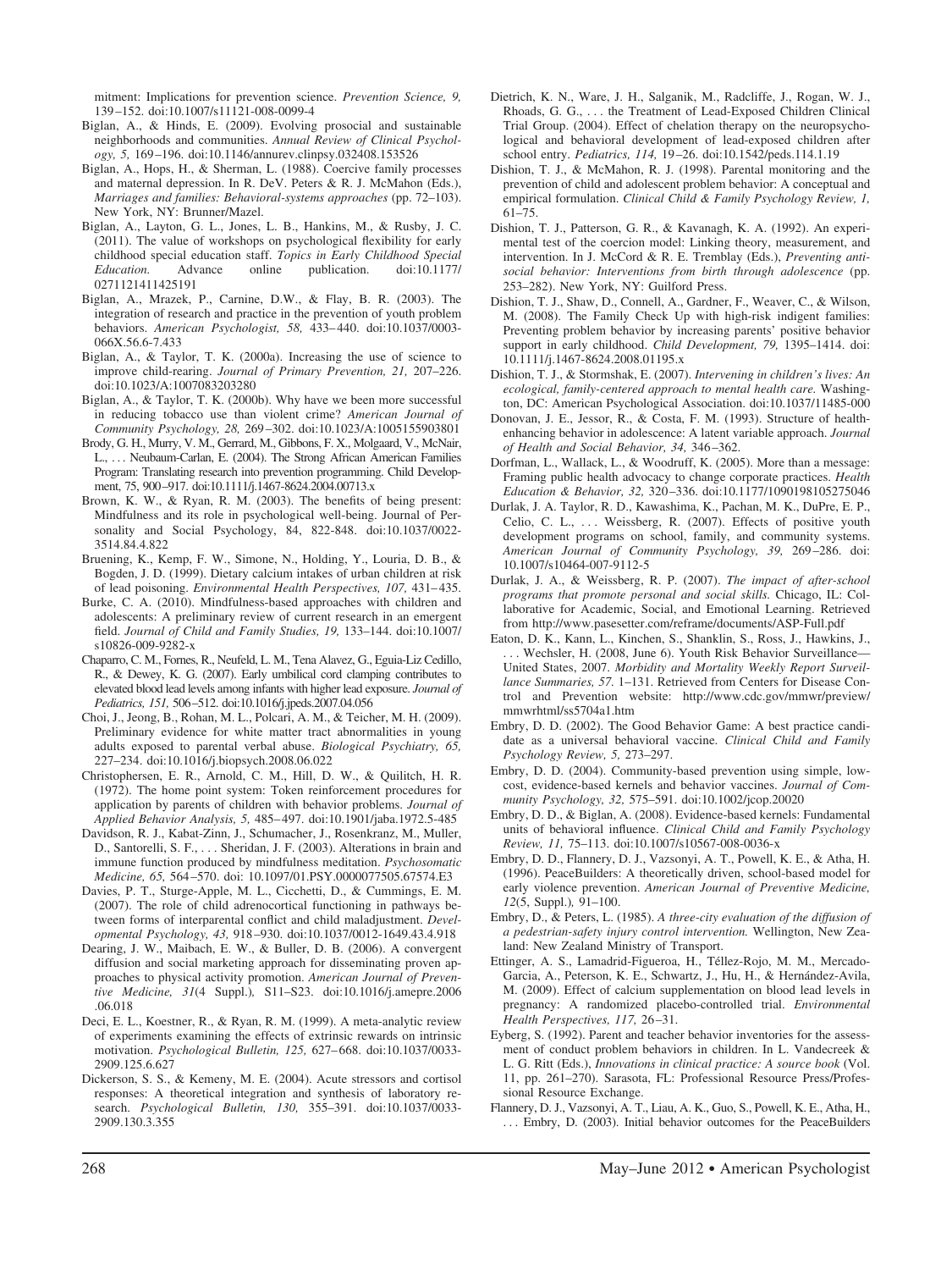universal school-based violence prevention program. *Developmental Psychology, 39,* 292–308. doi:10.1037/0012-1649.39.2.292

- Flaxman, P. E., & Bond, F. W. (2010). A randomised worksite comparison of acceptance and commitment therapy and stress inoculation training. *Behaviour Research and Therapy, 48,* 816 – 820. doi:10.1016/ j.brat.2010.05.004
- Flay, B. R. (1987). Mass media and smoking cessation: A critical review. *American Journal of Public Health, 77,* 153–160. doi:10.2105/ AJPH.77.2.153
- Flay, B. R. (2002). Positive youth development requires comprehensive health promotion programs. *American Journal of Health Behavior, 26,* 407– 424.
- Flay, B. R., & Allred, C. G. (2003). Long-term effects of the Positive Action program. *American Journal of Health Behavior, 27*(Suppl. 1), S6 –S21.
- Flay, B. R., & Allred, C. G. (2010). The Positive Action program: Improving academics, behavior, and character by teaching comprehensive skills for successful learning and living. In T. Lovat, R. Toomey, & N. Clement (Eds.), *International research handbook on values education and student wellbeing* (pp. 471–501). New York, NY: Springer. doi:10.1007/978-90-481-8675-4\_28
- Flay, B. R., Allred, C. G., & Ordway, N. (2001). Effects of the Positive Action program on achievement and discipline: Two matched-control comparisons. *Prevention Science, 2,* 71–89. doi:10.1023/A:1011591613728
- Flay, B. R., Biglan, A., Komro, K. A., Wagenaar, A. C., Embry, D. D., & the Promise Neighborhoods Research Consortium. (2010). *Designs for evaluating comprehensive community interventions in neighborhoods and communities*. Manuscript submitted for publication.
- Flay, B. R., Graumlich, S., Segawa, E., Burns, J. L., Holliday, M. Y., & the Aban Aya Investigators. (2004). Effects of 2 prevention programs on high-risk behaviors among African American youth: A randomized trial. *Archives of Pediatrics & Adolescent Medicine, 158,* 377–384. doi: 0.1001/archpedi.158.4.377
- Flay, B. R., Snyder, F., & Petraitis, J. (2009). The theory of triadic influence. In R. J. DiClemente, M. C. Kegler, & R. A. Crosby (Eds.), *Emerging theories in health promotion practice and research* (2nd ed., pp. 451–510). New York, NY: Jossey-Bass.
- Forgatch, M. S., Beldavs, Z. G., Patterson, G. R., & DeGarmo, D. S. (2008). From coercion to positive parenting: Putting divorced mothers in charge of change. In M. Kerr, H. Stattin, & R. C. M. E. Engels (Eds.), *What can parents do? New insights into the role of parents in adolescent problem behavior* (pp. 191–209). West Sussex, England: Wiley.
- Foster, E. M., Prinz, R. J., Sanders, M. R., & Shapiro, C. J. (2008). The costs of a public health infrastructure for delivering parenting and family support. *Children and Youth Services Review, 30,* 493–501. doi:10.1016/j.childyouth.2007.11.002
- Gesch, C. B., Hammond, S. M., Hampson, S. E., Eves, A., & Crowder, M. J. (2002). Influence of supplementary vitamins, minerals, and essential fatty acids on the antisocial behaviour of young adult prisoners: Randomised, placebo-controlled trial. *British Journal of Psychiatry, 181,* 22–28. doi:10.1192/bjp.181.1.22
- Gottfried, A. E., Marcoulides, G. A., Gottfried, A. W., & Oliver, P. H. (2009). A latent curve model of parental motivational practices and developmental decline in math and science academic intrinsic motivation. *Journal of Educational Psychology, 101,* 729 –739. doi:10.1037/ a0015084
- Gould, E. (2009). Childhood lead poisoning: Conservative estimates of the social and economic benefits of lead hazard control. *Environmental Health Perspectives, 117,* 1162–1167. doi:10.1289/ehp.0800408. Retrieved from http://ehp03.niehs.nih.gov/article/fetchArticle.action? articleURI=info:doi/10.1289/ehp.0800408
- Grossman, P., Niemann, L., Schmidt, S., & Walach, H. (2004). Mindfulness-based stress reduction and health benefits: A meta-analysis. *Journal of Psychosomatic Research, 57,* 35– 43. doi:10.1016/S0022- 3999(03)00573-7
- Hayes, S. C., Luoma, J. B., Bond, F. W., Masuda, A., & Lillis, J. (2006). Acceptance and commitment therapy: Model, processes and outcomes. *Behaviour Research and Therapy, 44,* 1–25. doi:10.1016/j.brat .2005.06.006
- Helland, I. B., Smith, L., Saarem, K., Saugstad, O. D., & Drevon, C. A. (2003). Maternal supplementation with very-long-chain n-3 fatty acids

during pregnancy and lactation augments children's IQ at 4 years of age. *Pediatrics, 111,* e39 – e44. doi:10.1542/peds.111.1.e39

- Hibbeln, J. R. (1998). Fish consumption and major depression [comment]. *Lancet, 351,* 1213.
- Hibbeln, J. R. (2001). Seafood consumption and homicide mortality. A cross-national ecological analysis. *World Review of Nutrition & Dietetics, 88,* 41– 46.
- Hibbeln, J. R., Davis, J. M., Steer, C., Emmett, P., Rogers, I., Williams, C., & Golding, J. (2007). Maternal seafood consumption in pregnancy and neurodevelopmental outcomes in childhood (ALSPAC study): An observational cohort study. *Lancet, 369,* 578 –585.
- Hibbeln, J. R., Ferguson, T. A., & Blasbalg, T. L. (2006). Omega-3 fatty acid deficiencies in neurodevelopment, aggression and autonomic dysregulation: Opportunities for intervention. *International Review of Psychiatry, 18,* 107–118. doi:10.1080/09540260600582967
- Hibbeln, J. R., Nieminen, L. R. G., & Lands, W. E. M. (2004). Increasing homicide rates and linoleic acid consumption among five Western countries, 1961–2000. *Lipids, 39,* 1207–1213. doi:10.1007/s11745- 004-1349-5
- Horner, R. H., Sprague, J. R., & Sugai, G. M. (1996). Compendium digest: Positive behavioral support in school. *Special Education Reports.* Nashville, TN: Vanderbilt University.
- Horner, R., Sugai, G., Smolkowski, K., Eber, L., Nakasato, J., Todd, A. et al. (2009). A randomized, wait-list controlled effectiveness trial assessing school-wide positive behavior support in elementary schools. *Journal of Positive Behavior Interventions, 11,* 133–144. doi:10.1177/ 1098300709332067
- Jackson, N. C., & Mathews, R. M. (1995). Using public feedback to increase contributions to a multipurpose senior center. *Journal of Applied Behavior Analysis, 28,* 449 – 455. doi:10.1901/jaba.1995.28-449
- Johnson, S. (2006). *The ghost map.* New York, NY: Riverhead Books.
- Kabat-Zinn, J. (1982). An outpatient program in behavioral medicine for chronic pain patients based on the practice of mindfulness meditation: Theoretical considerations and preliminary results. *General Hospital Psychiatry, 4,* 33– 47. doi:10.1016/0163-8343(82)90026-3
- Kabat-Zinn, J. (2005). *Coming to our senses: Healing ourselves and the world through mindfulness.* New York, NY: Hyperion.
- Kam, C. M., Greenberg, M. T., & Kusche, C. A. (2004). Sustained effects of the PATHS curriculum on the social and psychological adjustment of children in special education. *Journal of Emotional and Behavioral Disorders, 12,* 66 –78. doi:10.1177/10634266040120020101
- Kashdan, T. B., & Rottenberg, J. (2010). Psychological flexibility as a fundamental aspect of health. *Clinical Psychology Review, 30,* 865– 878. doi:10.1016/j.cpr.2010.03.001
- Kasser, T., Cohn, S., Kanner, A. D., & Ryan, R. M. (2007). Some costs of American corporate capitalism: A psychological exploration of value and goal conflicts. *Psychological Inquiry, 18,* 1–22. doi:10.1080/ 10478400701386579
- Kasser, T., & Ryan, R. M. (2001). Be careful what you wish for: Optimal functioning and the relative attainment of intrinsic and extrinsic goals. In P. Schmuck & K. M. Sheldon (Eds.), *Life goals and well-being: Towards a positive psychology of human striving* (pp. 116 –131). Ashland, OH: Hogrefe & Huber.
- Kavale, K. A., & Karge, B. D. (1986). Fetal Alcohol Syndrome: A behavioral teratology. *Exceptional Child, 33,* 4 –16. doi:10.1080/ 0156655860330102
- Kellam, S. B., Brown, C. H., Poduska, J., Ialongo, N., Wang, W., Toyinbo, P., . . . Wilcox, H. C. (2008). Effects of a universal classroom behavior management program in first and second grades on young adult behavioral, psychiatric, and social outcomes. *Drug & Alcohol Dependence, 95*(Suppl. 1), S5–S28. doi:10.1016/j.drugalcdep.2008 .01.004
- Kemeny, M. E. (2009). Psychobiological responses to social threat: Evolution of a psychological model in psychoneuroimmunology. *Brain, Behavior, and Immunity, 23,* 1–9. doi:10.1016/j.bbi.2008.08.008
- Kohn, A. (1993). *Punished by rewards: The trouble with gold stars, incentive plans, A's, praise, and other bribes.* Boston, MA: Houghton, Mifflin.
- Komro, K. A., Flay, B. R., Biglan, A., & the Promise Neighborhoods Research Consortium. (2011). Creating nurturing environments: A science-based framework for promoting child health and development

May–June 2012 ● American Psychologist 269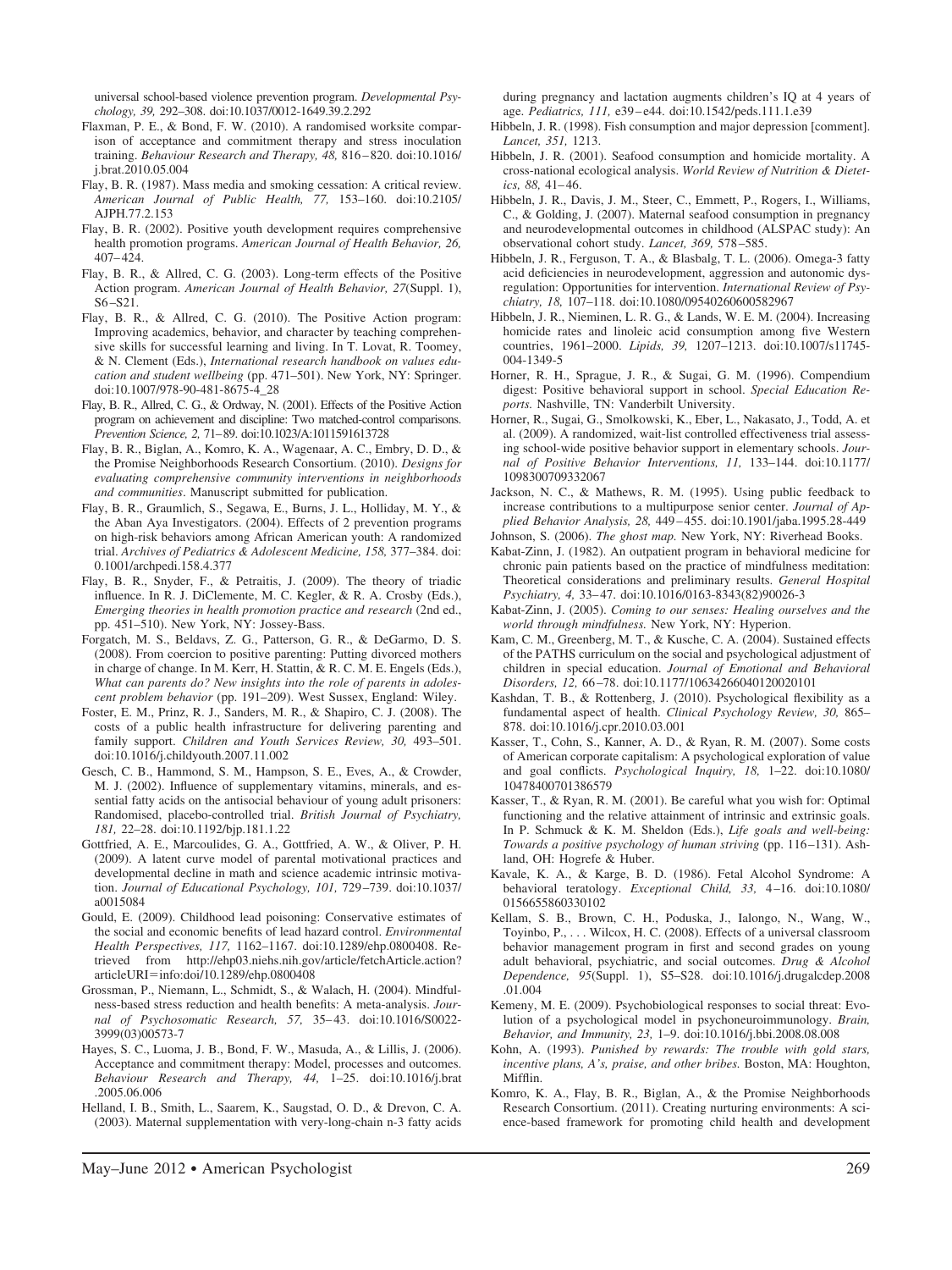within high-poverty neighborhoods. *Clinical Child and Family Psychology Review, 14,* 111–134. doi:10.1007/s10567-011-0095-2

- Langer, E. J. (2000). Mindful learning. *Current Directions in Psychological Science, 9,* 220 –223. doi:10.1111/1467-8721.00099
- Lillis, J., & Hayes, S. C. (2007). Applying acceptance, mindfulness, and values to the reduction of prejudice: A pilot study. *Behavior Modification, 31,* 389 – 411. doi:10.1177/0145445506298413
- Los Angeles Unified School District. (2007). *Discipline foundation policy: School-wide positive behavior support* (Policy Bulletin BUL-3638.0). Los Angeles, CA: Author. Retrieved from http://sped.lausd .net/sepg2s/pdf/bulletin/BUL-3638.0.pdf
- Ludwig, T. D., Biggs, J., Wagner, S., & Geller, E. S. (2002). Using public feedback and competitive rewards to increase the safe driving of pizza deliverers. *Journal of Organizational Behavior Management, 21*(4), 75–104. doi:10.1300/J075v21n04\_06
- MacKinnon, D. P. (2008). *Introduction to statistical mediation analysis.* Mahwah, NJ: Erlbaum.
- Maibach, E. W., Abroms, L. C., & Marosits, M. (2007). Communication and marketing as tools to cultivate the public's health: A proposed "people and places" framework. *BMC Public Health, 7,* 88. doi: 10.1186/1471-2458-7-88
- Markowitz, M. E., Sinnett, M., & Rosen, J. F. (2004). A randomized trial of calcium supplementation for childhood lead poisoning. *Pediatrics, 113,* e34 – e39.
- Mayer, G. R. (1995). Preventing antisocial behavior in the schools. *Journal of Applied Behavior Analysis, 28,* 467– 478. doi:10.1901/ jaba.1995.28-467
- Muñoz, R. F., Beardslee, W. R., & Leykin, Y. (2012). Major depression can be prevented. *American Psychologist, 67,* 285–295. doi:10.1037/ a0027666
- National Cancer Institute. (1989). *Smokeless tobacco use in the United States* (National Cancer Institute Monograph No. 8). Bethesda, MD: Author.
- National Cancer Institute. (1993). *Major local tobacco control ordinances in the United States* (NIH Publication No. 93-3532). Bethesda, MD: U.S. Department of Health and Human Services, Public Health Service, National Institutes of Health, National Cancer Institute.
- National Cancer Institute. (2008). *The role of the media in promoting and reducing tobacco use* (Tobacco Control Monograph No. 19; NIH Publication No. 07– 6242). Bethesda, MD: U.S. Department of Health and Human Services, Public Health Service, National Institutes of Health, National Cancer Institute..
- National Cancer Institute Smoking and Tobacco Control Program. (1993). *Respiratory health effects of passive smoking: Lung cancer and other disorders. The report of the U.S. Environmental Protection Agency* (Smoking and Tobacco Control Monograph No. 4; NIH Publication No. 93-3605). Bethesda, MD: U.S. Department of Health and Human Services, Public Health Service, National Institutes of Health, National Cancer Institute.
- National Cancer Policy Board, Institute of Medicine, and Commission on Life Sciences, National Research Council. (1998). *Taking action to reduce tobacco use.* Washington, DC: National Academies Press.
- National Research Council & Institute of Medicine. (2009). *Preventing mental, emotional, and behavioral disorders among young people: Progress and possibilities* (M. E. O"Connell, T. Boat, & K. E. Warner, Eds.)*.* Washington, DC: National Academies Press*.*
- Nevin, R. (2007). Understanding international crime trends: The legacy of preschool lead exposure. *Environmental Research, 104,* 315–336. doi: 10.1016/j.envres.2007.02.008
- Nowak, C., & Heinrichs, N. (2008). A comprehensive meta-analysis of Triple P-Positive Parenting Program using hierarchical linear modeling: Effectiveness and moderating variables. *Clinical Child and Family Psychology Review, 11,* 114 –144. doi:10.1007/s10567-008-0033-0
- Olds, D. L. (2010). The nurse–family partnership: From trials to practice. In A. J. Reynolds, A. J. Rolnick, M. M. Englund, & J. A. Temple (Eds.), *Childhood programs and practices in the first decade of life: A human capital integration* (pp. 49 –75). New York, NY: Cambridge University Press.
- Patterson, G. R., Forgatch, M. S., & DeGarmo, D. S. (2010). Cascading effects following intervention. *Development and Psychopathology, 22,* 949 –970. doi:10.1017/S0954579410000568
- Patterson, G. R., Reid, J. B., & Dishion, T. J. (1992). *Antisocial boys: A social interactional approach* (Vol. 4). Eugene, OR: Castalia.
- Petraitis, J., Flay, B. R., & Miller, T. Q. (1995). Reviewing theories of adolescent substance use: Organizing pieces in the puzzle. *Psychological Bulletin, 117,* 67– 86. doi:10.1037/0033-2909.117.1.67
- Prinz, R. J., Sanders, M. R., Shapiro, C. J., Whitaker, D. J., & Lutzker, J. R. (2009). Population-based prevention of child maltreatment: The U.S. Triple P system population trial. *Prevention Science, 10,* 1–12. doi:10.1007/s11121-009-0123-3
- Ragnarsson, R. S., & Bjorgvinsson, T. (1991). Effects of public posting on driving speed in Icelandic traffic. *Journal of Applied Behavior Analysis, 24,* 53–58. doi:10.1901/jaba.1991.24-53
- Richardson, J. L., Dwyer, K., McGuigan, K., Hansen, W. B., Dent, C., Johnson, C. A., . . . Flay, B. (1989). Substance use among eighth-grade students who take care of themselves after school. *Pediatrics, 84,* 556 –566.
- Richardson, J. L., Radziszewska, B., Dent, C. W., & Flay, B. R. (1993). Relationship between after-school care of adolescents and substance use, risk taking, depressed mood, and academic achievement. *Pediatrics, 92,* 32–38.
- Rico, J. A., Kordas, K., Lopez, P., Rosado, J. L., Garcia Vargas, G., Ronquillo, D., & Stoltzfus, R. J. (2006). Efficacy of iron and/or zinc supplementation on cognitive performance of lead-exposed Mexican schoolchildren: A randomized, placebo-controlled trial. *Pediatrics, 117,* e518 – e527. doi:10.1542/peds.2005-1172
- Rutter, M. (1985). Resilience in the face of adversity: Protective factors and resistance to psychiatric disorder. *British Journal of Psychiatry, 147,* 598 – 611. doi:10.1192/bjp.147.6.598
- Rutter, M. (1997). Comorbidity: Concepts, claims and choices. *Criminal Behaviour and Mental Health, 7,* 265–285. doi:10.1002/cbm.190
- Rutter, M., & Sandberg, S. (1992). Psychosocial stressors: Concepts, causes and effects. *European Child & Adolescent Psychiatry, 1,* 3–13. doi:10.1007/BF02084429
- Sampson, R. J., Morenoff, J. D., & Gannon-Rowley, T. (2002). Assessing neighborhood effects: Social processes and new directions in research. *Annual Review of Sociology, 28,* 443– 478. doi:10.1146/annurev .soc.28.110601.141114
- Sanders, M. R., Cann, W., & Markie-Dadds, C. (2003). Why a universal population-level approach to the prevention of child abuse is essential. *Child Abuse Review, 12,* 145–154. doi:10.1002/car.797
- Sandler, I. (2001). Quality and ecology of adversity as common mechanisms of risk and resilience. *American Journal of Community Psychology, 29,* 19 – 61. doi:10.1023/A:1005237110505
- Sandler, I. N., Schoenfelder, E. N., Wolchik, S. A., & MacKinnon, D. P. (2011). Long-term impact of prevention programs to promote effective parenting: Lasting effects but uncertain processes. *Annual Review of Psychology, 62,* 299 –329. doi:10.1146/annurev.psych.121208.131619
- Singh, N. N., Lancioni, G. E., Singh Joy, S. D., Winton, A. S. W., Sabaawi, M., Wahler, R. G., & Singh, J. (2007). Adolescents with conduct disorder can be mindful of their aggressive behavior. *Journal of Emotional and Behavioral Disorders, 15,* 56. doi:10.1177/ 10634266070150010601
- Snyder, F. J., Flay, B. R., Vuchinich, S., Acock, A. C., Washburn, I. J., Beets, M. W., & Li, K.-K. (2010). Impact of a social-emotional and character development program on school-level indicators of academic achievement, absenteeism, and disciplinary outcomes: A matched-pair, cluster randomized, controlled trial. *Journal of Research on Educational Effectiveness, 3,* 26 –55.
- Sober, E., & Wilson, D. S. (2003). *Unto others: The evolution and psychology of unselfish behavior.* Boston, MA: Harvard University Press.
- Stretesky, P. B., & Lynch, M. J. (2004). The relationship between lead and crime. *Journal of Health and Social Behavior, 45,* 214 –229. doi: 10.1177/002214650404500207
- Surkan, P. J., Zhang, A., Trachtenberg, F., Daniel, D. B., McKinlay, S., & Bellinger, D. C. (2007). Neuropsychological function in children with blood lead levels <10  $\mu$ g/dL. *NeuroToxicology, 28,* 1170-1177. doi: 10.1016/j.neuro.2007.07.007
- Taylor, T. K., & Biglan, A. (1999). Behavioral parenting skills programs: A review of the literature for clinicians and policy makers. *Clinical Child and Family Psychology Review, 2,* 169 –182. doi:10.1023/A: 1021855022385